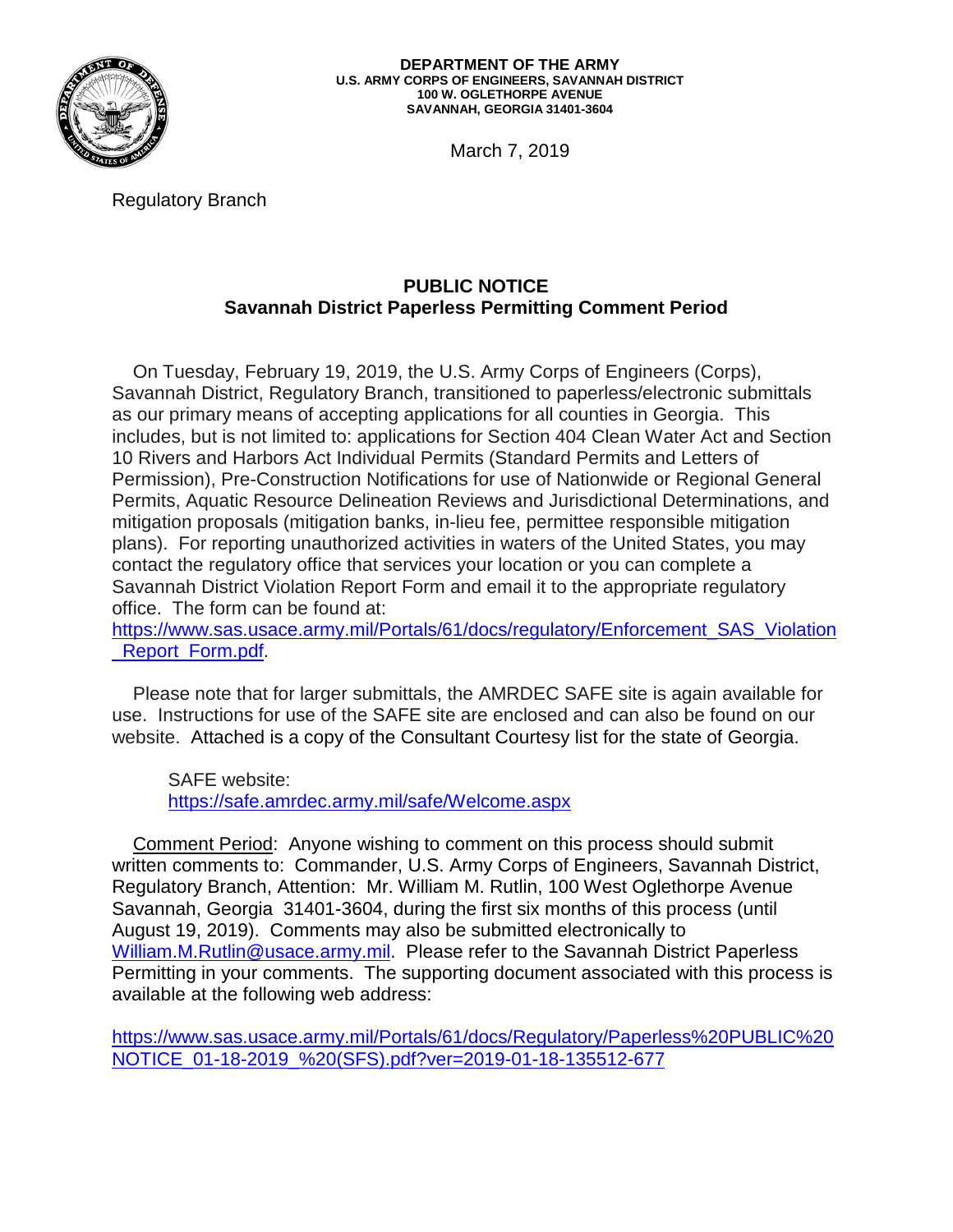Information on our paperless permit application procedure can also be found on our website at the following web address: [https://www.sas.usace.army.mil/Missions/Regulatory/Electronic-Submittal-of-](https://www.sas.usace.army.mil/Missions/Regulatory/Electronic-Submittal-of-Applications/)

[Applications/](https://www.sas.usace.army.mil/Missions/Regulatory/Electronic-Submittal-of-Applications/)

 If you have any further questions concerning this matter, please contact Mr. William Rutlin, Chief, Coastal Section at 912-652-5893, or via email at [William.M.Rutlin@usace.army.mil.](mailto:William.M.Rutlin@usace.army.mil)

# **Enclosure**

- 1. Instructions for using the U.S. Army SAFE (SAFE) Upload Website.
- 2. Cover Page and Consultant Courtesy List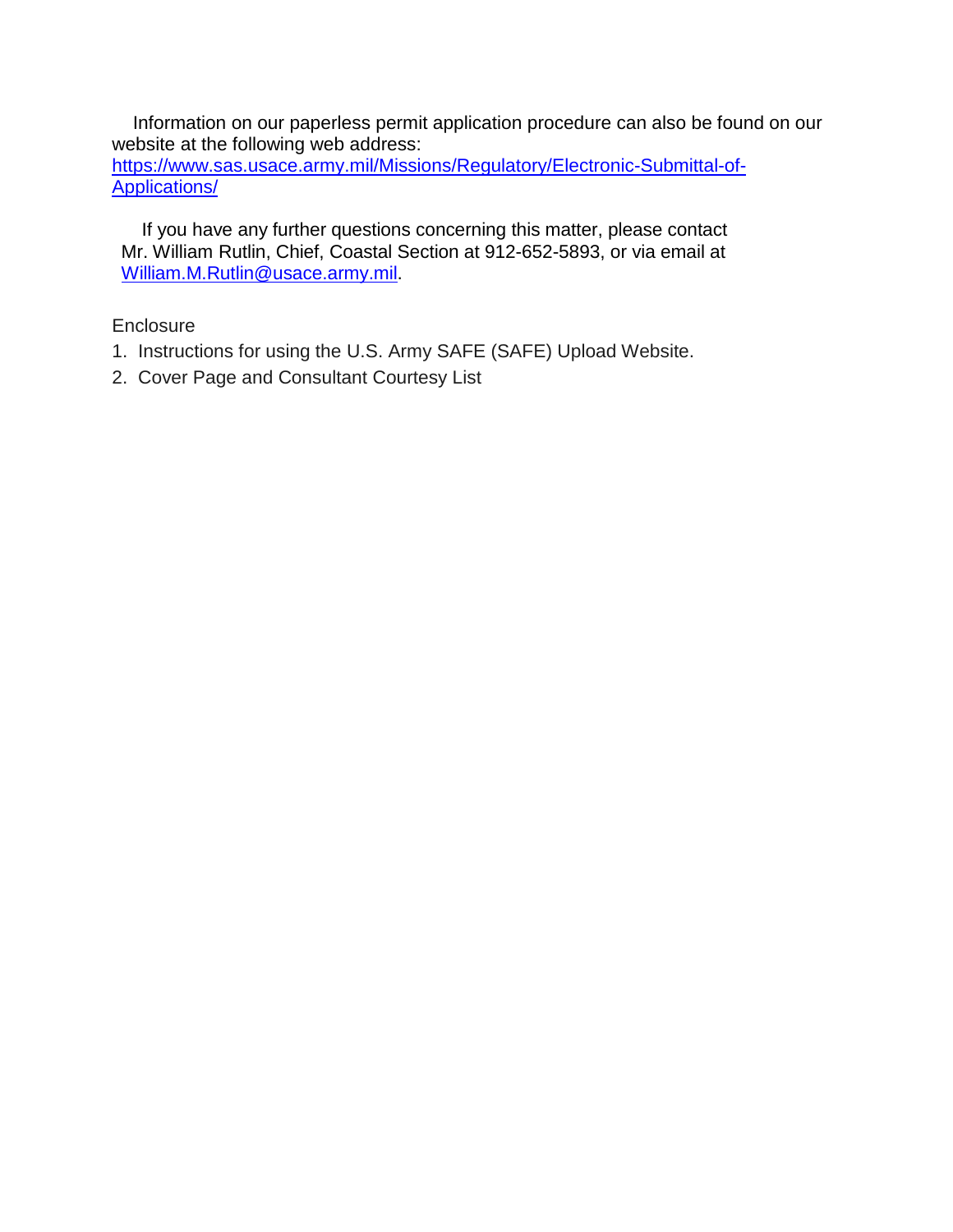# **Instructions for using the U.S. Army SAFE (SAFE) Upload Website**

For submissions of electronic files over 40 MB to the Sacramento District, please upload attachments to the SAFE website. Below are instructions on how to use the site.

#### **Step 1. Accessing SAFE**

Using your internet browser, navigate to:

<https://safe.amrdec.army.mil/safe/Welcome.aspx>

**SAFE is designed to work on Microsoft Windows and Internet Explorer for AMRDEC and its customers. Some features may not work as intended otherwise.** 

**If you receive a warning message or script errors, try adding SAFE as a trusted site through the Internet Explorer Tools pull down menu. Then choose Internet Options, the Security tab, pick Trusted Sites, click the Sites button, and add \*.army.mil to the list of websites.** 

**And, add SAFE to the list of sites always allowed to use cookies through the Internet Explorer Tools pull down menu. Then choose Internet Options, the Privacy tab, click the Sites button, and add army.mil to the list of managed websites.** 

**If you need further assistance, please email the SAFE Team at [usarmy.redstone.rdecom](mailto:usarmy.redstone.rdecom-amrdec.mbx.safe-team@mail.mil)[amrdec.mbx.safe-team@mail.mil](mailto:usarmy.redstone.rdecom-amrdec.mbx.safe-team@mail.mil) or call 256-336-1200 for help with problems sending or receiving files.** 

#### **Step 2. Sending Files**

There are two options to proceed from the SAFE homepage:

- **CAC User** Select this option if you have a valid US DoD-issued Common Access Card (CAC).
- **Non-CAC User-** Select this option if you do not have a US DoD-issued CAC (**e.g. general public**).

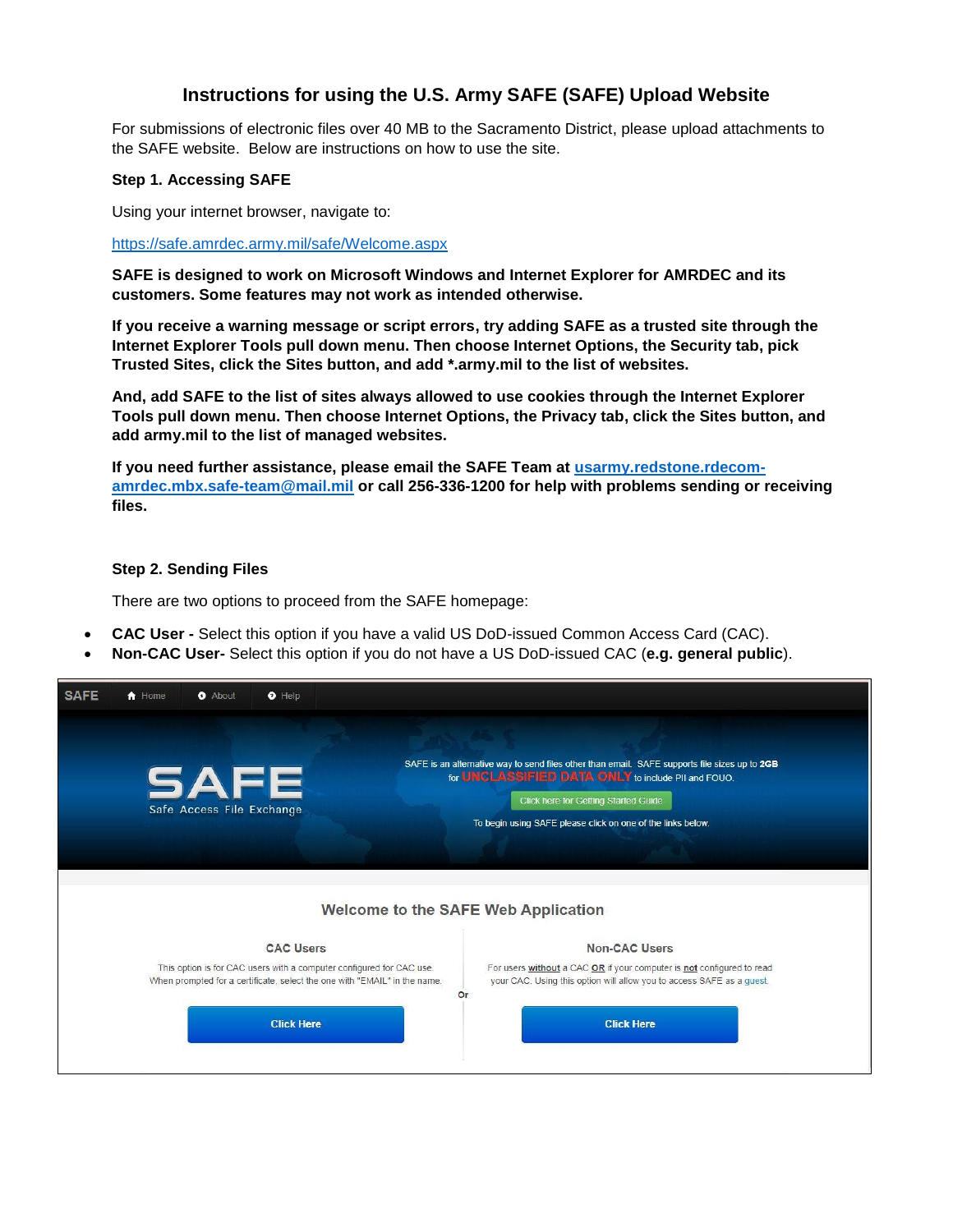#### **Step 3. Name and Email Address**

After selecting one of the options above, the page will be redirected to the package upload form. Fill in all the required input fields:

- **Your Name** Your name;
- Your Email address Your email address;
- **Confirm Your Email Address** Re-enter your email address;

| CAMRDEC SAFE<br>$\bigwedge$ Home<br><b>O</b> About | $\bullet$ Help                                 |                                                                                                                                                                                        |
|----------------------------------------------------|------------------------------------------------|----------------------------------------------------------------------------------------------------------------------------------------------------------------------------------------|
| <b>SAFE</b><br>Safe Access File Exchange           |                                                | SAFE is designed to provide AMRDEC and its customers an alternative way to send files other than email.<br>SAFE supports file sizes up to 2GB.<br>Click here for Getting Started Guide |
| <b>Personal Information</b>                        | UNCLASSIFIED USE ONLY, TO INCLUDE PRIVACY DATA |                                                                                                                                                                                        |
|                                                    |                                                |                                                                                                                                                                                        |
| Your Name:                                         | John Doe                                       | <b>HELP</b>                                                                                                                                                                            |
| Your Email Address:                                | JohnDoe@Xmail.com                              | <b>HELP</b>                                                                                                                                                                            |
| Confirm Your Email Address:                        | JohnDoe@Xmail.com<br>$\times$                  | <b>HELP</b>                                                                                                                                                                            |
| <b>File Information</b>                            |                                                |                                                                                                                                                                                        |

#### **Step 4. File Information**

Click the "Choose File" button to select your file(s). You may add up to 25 files per package, so long as the total file size does not exceed **2 GB**;

| • SAFE is not for personal use and is to be used only in direct support of your job function. |                                                                                                                                                                                                                                                                             |
|-----------------------------------------------------------------------------------------------|-----------------------------------------------------------------------------------------------------------------------------------------------------------------------------------------------------------------------------------------------------------------------------|
|                                                                                               |                                                                                                                                                                                                                                                                             |
|                                                                                               |                                                                                                                                                                                                                                                                             |
| Description of<br>$File(s)$ :                                                                 | <b>HELP</b>                                                                                                                                                                                                                                                                 |
|                                                                                               |                                                                                                                                                                                                                                                                             |
|                                                                                               | • Contact the intended recipient(s) before submitting a package to ensure they are available to receive the file(s).<br>. You and your organization will be held accountable for non-compliant activity on SAFE.<br>Do NOT enter Privacy Act Data (PII) in the description. |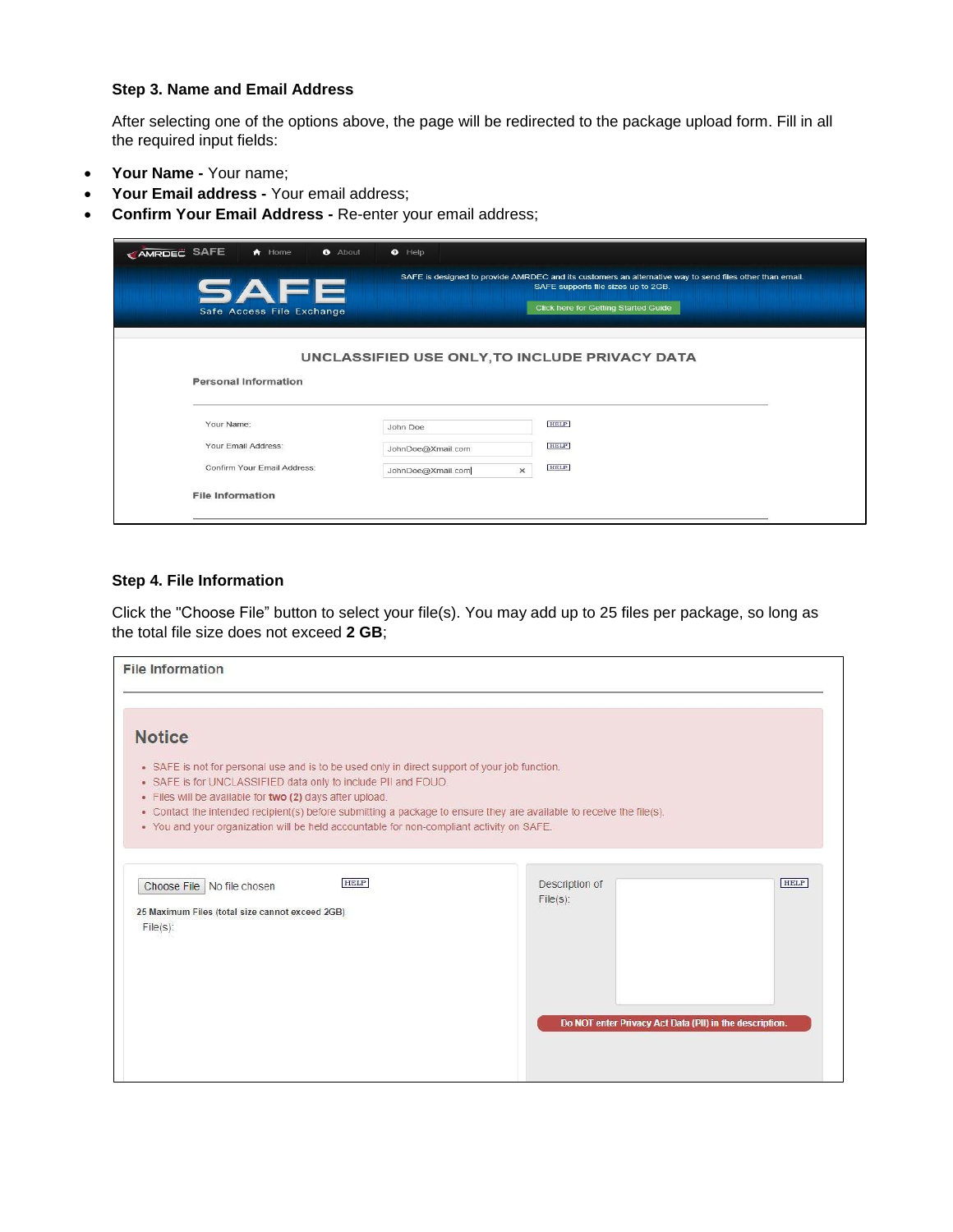#### **Step 5. Description**

Enter a description of the package, including **project/site name** (if known), **Corps ID number** (if previously assigned), **type of action** (i.e. aquatic resource delineation, permit application, monitoring report, etc.), and the **County and State where the project/site is located (REQUIRED)**.

| <b>Notice</b>                                                                                                                             |                                                                                                                                                                                                                                                                                                                                                                                                   |                               |                                                                              |             |
|-------------------------------------------------------------------------------------------------------------------------------------------|---------------------------------------------------------------------------------------------------------------------------------------------------------------------------------------------------------------------------------------------------------------------------------------------------------------------------------------------------------------------------------------------------|-------------------------------|------------------------------------------------------------------------------|-------------|
| · Files will be available for two (2) days after upload.<br>Choose File No file chosen<br>25 Maximum Files (total size cannot exceed 2GB) | • SAFE is not for personal use and is to be used only in direct support of your job function.<br>• SAFE is for UNCLASSIFIED data only to include PII and FOUO.<br>• Contact the intended recipient(s) before submitting a package to ensure they are available to receive the file(s).<br>. You and your organization will be held accountable for non-compliant activity on SAFE.<br><b>HELP</b> | Description of<br>$File(s)$ : | Nationwide permit application<br>for XX project in Sacramento<br>County, CA. | <b>HELP</b> |
| $File(s)$ :<br><b>AR Delineation Report pdf</b>                                                                                           | Privacy Act Data Delete                                                                                                                                                                                                                                                                                                                                                                           | <b>HELP</b>                   |                                                                              |             |
| PCN Submittal.pdf                                                                                                                         | Privacy Act Data Delete                                                                                                                                                                                                                                                                                                                                                                           |                               |                                                                              |             |
|                                                                                                                                           |                                                                                                                                                                                                                                                                                                                                                                                                   |                               | Do NOT enter Privacy Act Data (PII) in the description.                      |             |

#### **Step 6. Provide an email address to give access to materials**

Add the desired email address(s) of the recipient(s). For new requests add the SAS Regulatory Email Box: Coastal Counties: CESAS-OP-FC@usace.army.mil, Piedmont Counties: CESAS-OP-FP@usace.army.mil, GDOT projects: CESAS-RD-GDOT-ESubmittal@usace.army.mil. For existing actions, add the email address of the Corps Project Manager assigned to your action.

| Provide an email address to give access to:                                                                                                                 | <b>Recipients List:</b>             |             |
|-------------------------------------------------------------------------------------------------------------------------------------------------------------|-------------------------------------|-------------|
| <b>Manually Enter Email Address</b><br><b>HELP</b><br>Add<br>Email Address: yMailbox@usace.army.mil X<br>Do not send SAFE packages to group email accounts. | SPKRegulatoryMailbox@usace.army.mil | <b>HELP</b> |
|                                                                                                                                                             | Remove                              |             |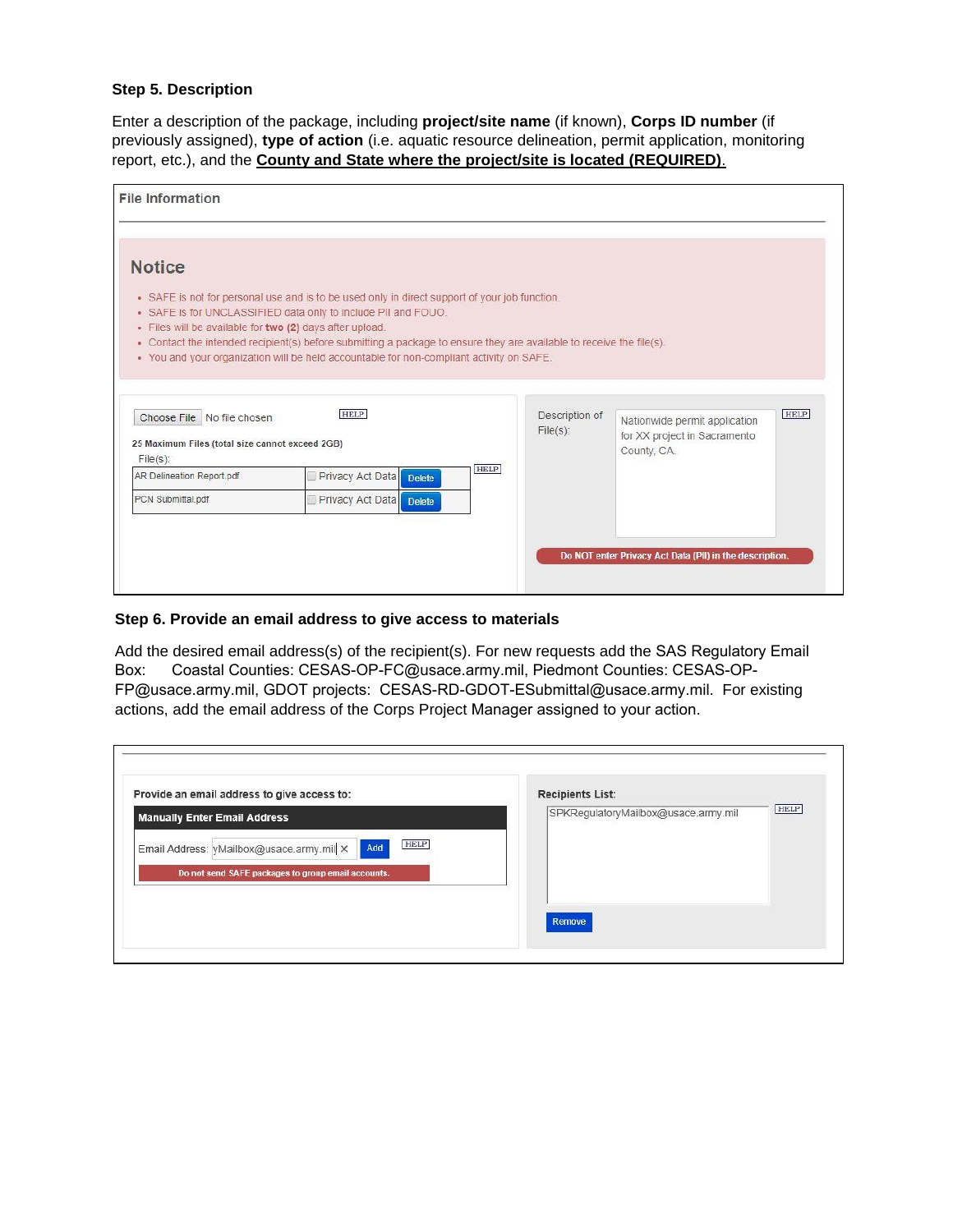#### **Step 7. Notification that materials were received and downloaded**

To receive a notification that your files have been received and downloaded, select the box as shown below.

|        | <b>SCOTT CONTRACTOR</b><br><b>NONE</b><br>$^{\circ}$ | FOUO<br>O |  |
|--------|------------------------------------------------------|-----------|--|
| Other: |                                                      |           |  |
|        |                                                      |           |  |

#### **Step 8. Upload documents**

Once the documents are successfully uploaded, you will get a confirmation screen and instructed to verify your email address.

The files were successfully uploaded. You will receive a confirmation email shortly.

Your files cannot be downloaded by recipients until you verify your email address. Please check your email for further instructions.

#### Information on The Uploaded File(s)

| File Name                 | File Size |
|---------------------------|-----------|
| PCN Submittal.pdf         | 13 MB     |
| AR Delineation Report.pdf | 11 MB     |
| Total file size:N/A       |           |

#### **Step 9: Verify email address**

Open your email account you entered in Step 3 and follow the directions to verify you are the sender of the information.

Once your email is verified, your files will be delivered to the recipient.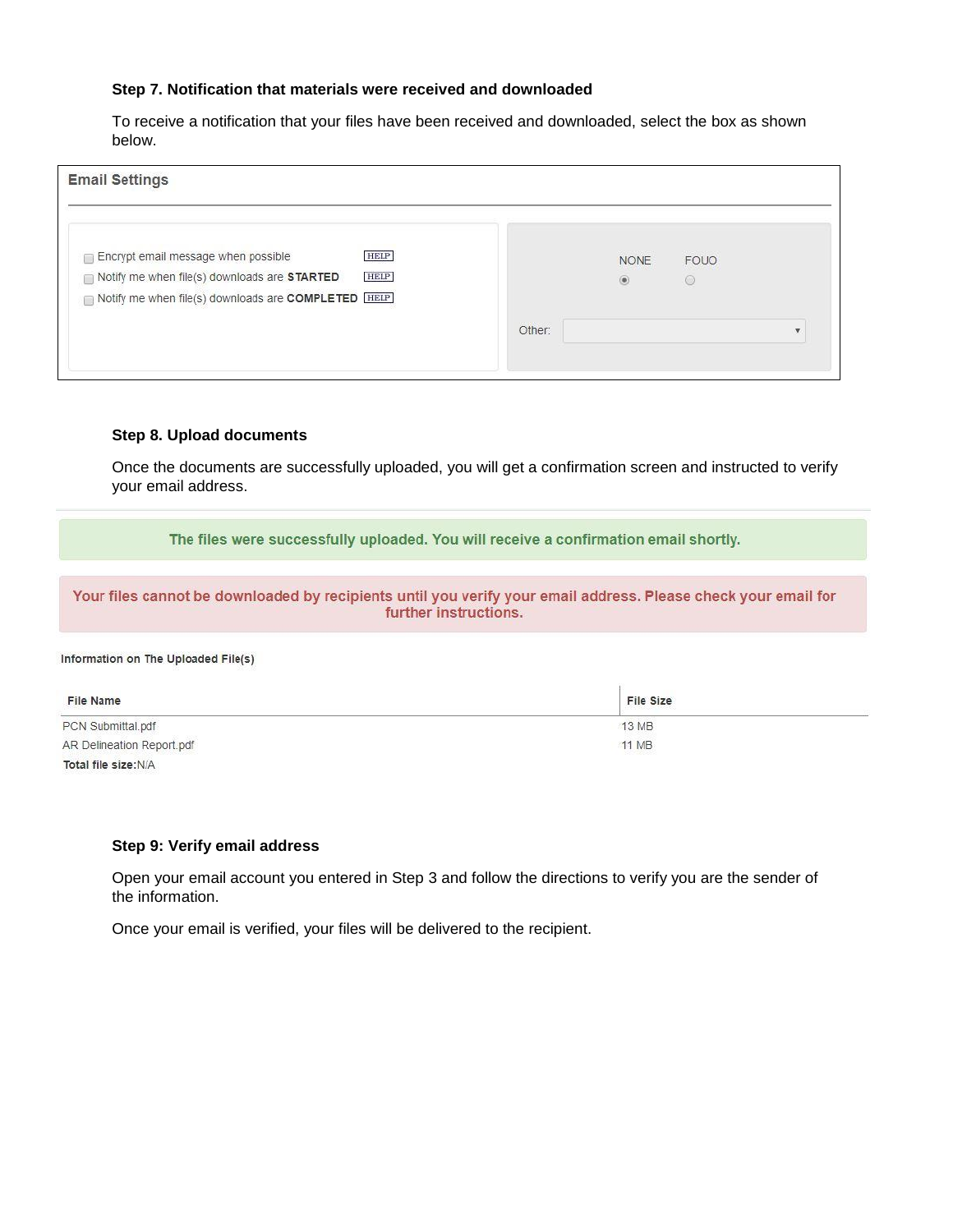#### **Step 10. Confirmation email that download is complete**

If you selected "Notify me when download is Complete", you will receive the following email confirmation.

AMRDEC Safe Access File Exchange Pick-Up Notice

The file(s) you sent through SAFE (Package ID 13165948) were downloaded at 4/10/2018 12:56:06 **PM** 

by: jason.a.gipson@usace.army.mil

File description: permit for XX action, Sacramento County, CA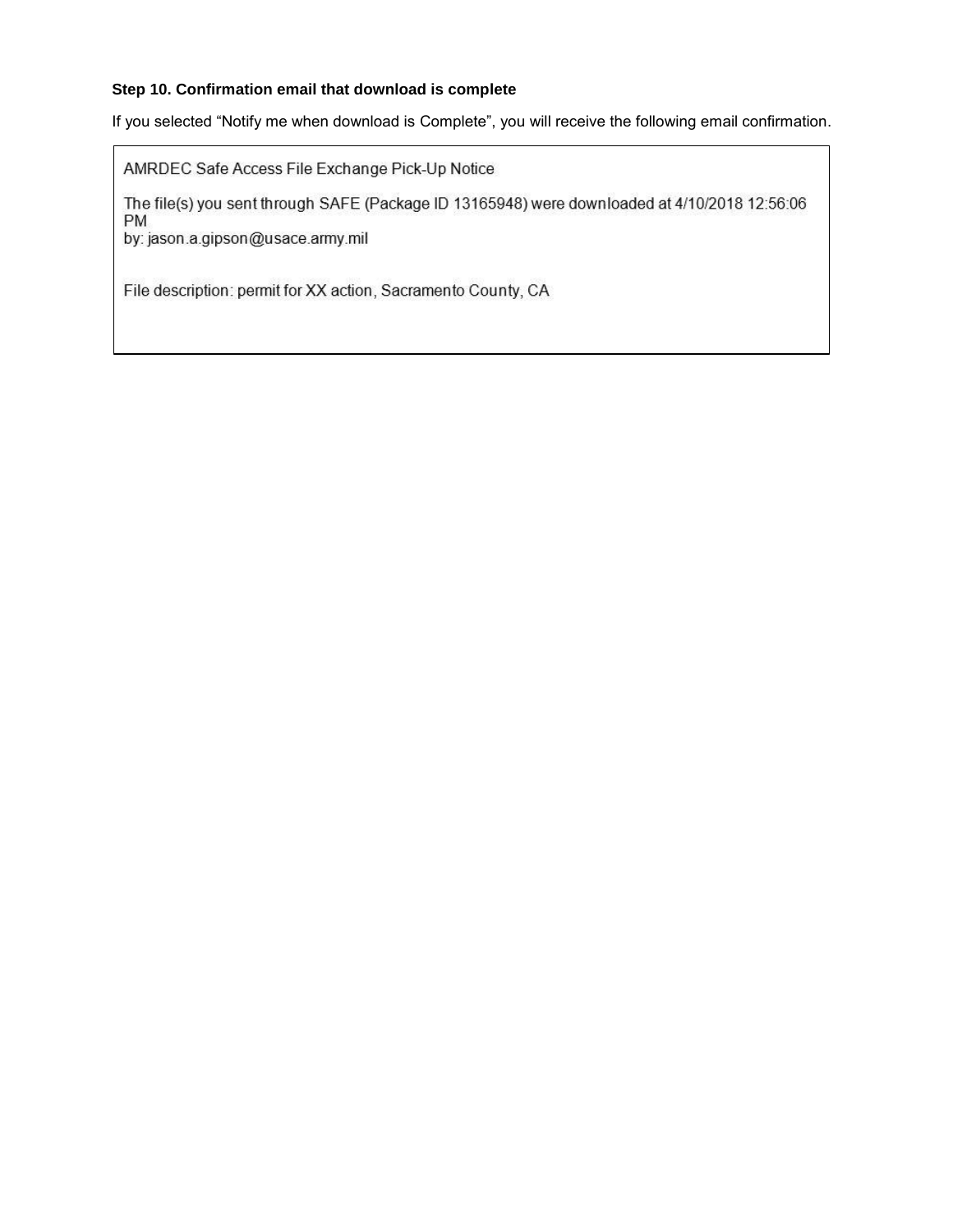#### Savanah District – Corps of Engineers

Regulatory Branch

#### Courtesy List of Georgia Environmental Consultants

The following list of environmental consulting firms is presented as a courtesy to help the general public find professional assistance in matters related to: the Clean Water Act; Rivers and Harbors Act; and the Marine, Research, and Sanctuaries Act. These matters may include wetland delineations, endangered species surveys and the preparation of permit applications to the Corps for projects occurring within the State of Georgia.

This list is not all-inclusive and this list contains only firms who have requested listing. This office is willing to work with any and all qualified environmental consultants. It is the responsibility of the consulting firms to update this office with changes to their contact information. This list is provided as a service to the public and this list will be updated as workload allows

This list is organized first by State in which the firm is located, then by City/Town of the consultants' office and/or mailing address, followed by name of the consulting firm in alphabetical order. The location of the office does not necessarily indicate the geographical area in Georgia where the consultant works. The consultant should be contacted directly to determine the geographical area the consultant works, what type of work the consultant specializes in and the costs associated with the consultant's services, etc.

Please be aware that inclusion on this list should not be considered an endorsement by U.S. Army Corps of Engineers of any listed consultant or firm. No recommendation or guarantee of competence or experience is implied by this listing. The Corps of Engineers neither endorses nor accepts responsibility for work performed by any firm on this list. We suggest that prospective clients ask for credentials before contracting for professional services.

The Corps if the final authority with respect to the delineation of waters of the US, as well as determination of activities requiring permits from the Corps. All wetland delineations must be conducted in accordance with the current method required by the Corps.

If you would like to add, remove, or modify your contact information, please contact us with your company information in the format shown below.

> Name of Firm: Consulting Firm Mailing Address: 1111 Consulting Way, Suite 100 Address Line 2: Savannah, GA 31401 Contact: Mr. John Doe Phone: 444-444-4444 Email Address: [johndoe@consulting.com](mailto:johndoe@consulting.com) Website: www.Consultingfirm.com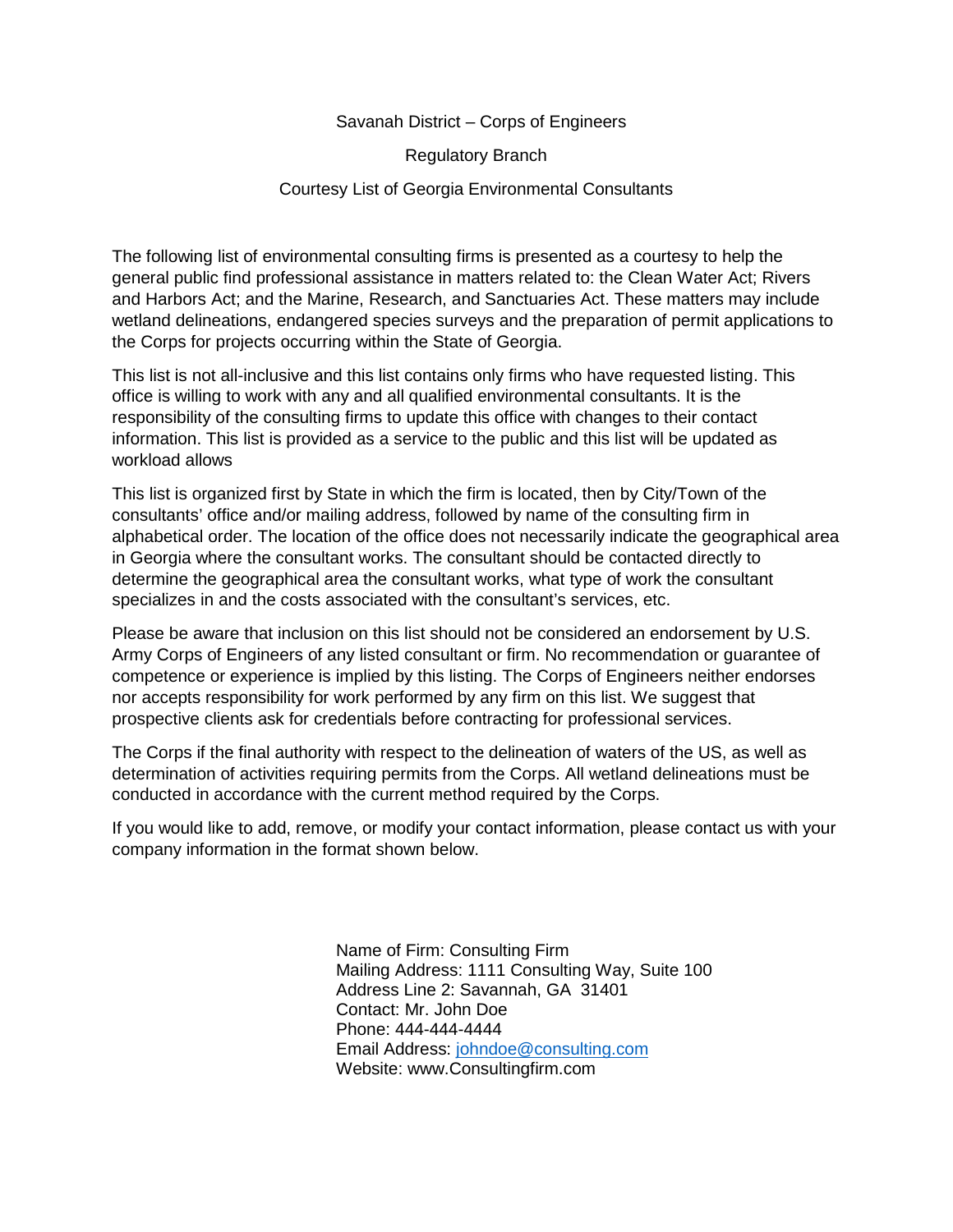#### **Acworth, GA**

Name of Firm: Contour Environmental, LLC Mailing Address: 4462 Bretton Court NW, Suite 14 Address Line 2: Acworth, GA 30101 Contact: Mr. Dana Spotts Phone: 678-303-2600 (business); 678-414-3026 (Mobile) Email Address:<mailto:dspotts@contourenv.com> Website: [http://www.contourenv.com](http://www.contourenv.com/)

#### **Albany, GA**

Name of Firm: Goodwyn, Mills, and Cawood, Inc. (GMC) Mailing Address: 2547 Lafayette Plaza Drive, Suite E Address Line 2: Albany, GA 31707 Contact: Mr. Robert Ramsey Phone: 229-883-0332 Email Address:<mailto:Robert.Ramsey@gmcnetwork.com> Website:<http://www.gmcnetwork.com/>

## **Alpharetta, GA**

Name of Firm: Kimley-Horn Mailing Address: 11720 Amber Park Drive Suite 600, Address Line 2: Alpharetta, GA 30009 Contact: Mr. Marcus Rubenstein Phone: 470-299-7053 Email Address:<mailto:marcus.rubenstein@kimley-horn.com> Website: [http://www.kimley-horn.com](http://www.kimley-horn.com/)

Name of Firm: Not provided Mailing Address: 13978 Sunfish Bend Addres Line 2: Alpharetta, GA, 30004-0605 Contact: M. Odmir Aguiar Phone: 404-502-8599 Email Address:<mailto:odmir@me.com> Website: [http://www.linkedin.com/in/odmir-aguiar-ph-d-](http://www.linkedin.com/in/odmir-aguiar-ph-d-3b82085/)[3b82085/](http://www.linkedin.com/in/odmir-aguiar-ph-d-3b82085/)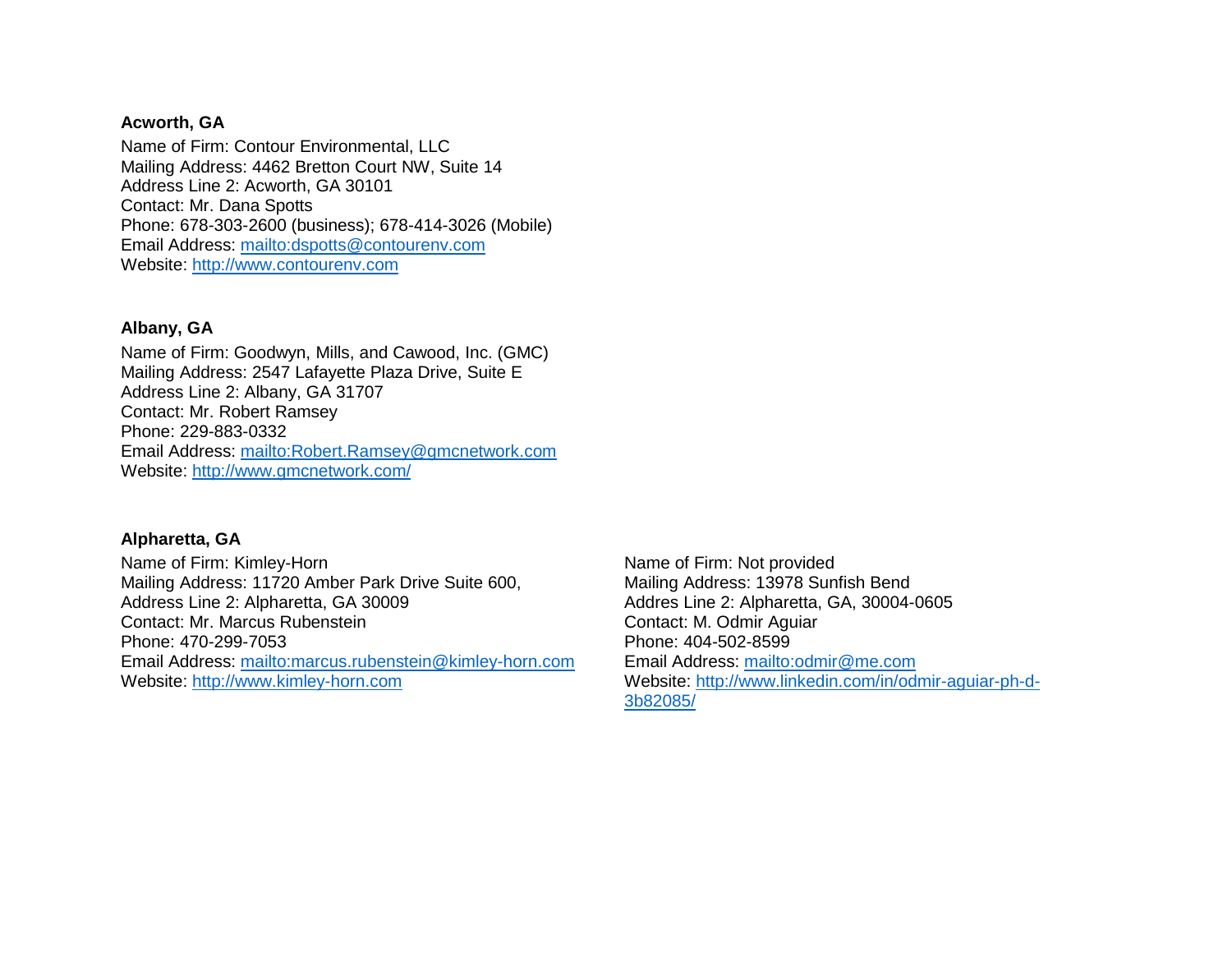#### **Atlanta, GA**

Name of Firm: AECOM Mailing Address: 1360 Peachtree Street NE, Suite 500 Address Line 2: Atlanta GA, 30309 Contact: Ms. Laura Dawood Phone: Not provided Email Address:<mailto:Laura.Dawood@aecom.com> Website:<https://www.aecom.com/>

Name of Firm: Brown and Caldwell Mailing Address: 990 Hammond Drive, Suite 400 Address Line 2: Atlanta, GA 303 Contact: Ms. Jill Stachura Phone: 770-673-3679 Email Address:<mailto:c> Website: [http://www.brownandcaldwell.com](http://www.brownandcaldwell.com/)

Name of Firm: Edwards-Pitman Environmental, Inc. (Part 1) Mailing Address: 2700 Cumberland Parkway, Suite 300 Address Line 2: Atlanta, GA 30339 Contact: Mr. David Pearce Phone: 770-333-9484 (work) 678-932-2240 (direct); Email Address:<mailto:dpearce@edwards-pitman.com> Website: Not provided

Name of Firm: E2 Consulting Engineers Mailing Address: 1350 Spring Street, NW. Suite 450 Address Line 2: Atlanta, GA 30309 Phone: 404-692-5660; 770-330-7364 Contact: Mr. Thomas Moore Email Address:<mailto:thomas.moore@e2.com> Website: [http://www.e2.com](http://www.e2.com/)

Name of Firm: Atkins Mailing Address: 1600 Riveredge Parkway, Suite 700 Address Line 2: Atlanta, GA 30328 Contact: Mr. Josh Jamell Phone: 770-933-0280 (front desk); 678-247-2401 (direct) Email Address: [josh.jamell@atkinsglobal.com](mailto:josh.jamell@atkinsglobal.com) Website:<https://www.atkinsglobal.com/en-GB/north-america>

Name of Firm: CCR Environmental, Inc. Mailing Address: 3772 Pleasantdale Road, Suite 150 Address Line: Atlanta, GA 30340 Contact: Not provided Phone: 770-458-7943 Email Address:<mailto:ccr@ccrenvironmental.com> Website:<http://ccrenvironmental.com/>

Name of Firm: Edwards-Pitman Environmental, Inc. (Part 2) Mailing Address: 2700 Cumberland Parkway, Suite 300 Address Line 2: Atlanta, GA 30339 Contact: Mr. William M. Griffin Phone: 404-441-0082 Email Address:<mailto:wgriffin@edwards-pitman.com> Website: Not provided

Name of Firm: Goodwyn, Mills, and Cawood, Inc. (GMC) Mailing Address: 6120 Powers Ferry Road NW, Suite 350 Address Line 2: Atlanta GA 30339 Contact: Ms. Brittany Israel Phone: 770-952-2481 Email Address:<mailto:Brittany.Israel@gmcnetwork.com> Website:<http://www.gmcnetwork.com/>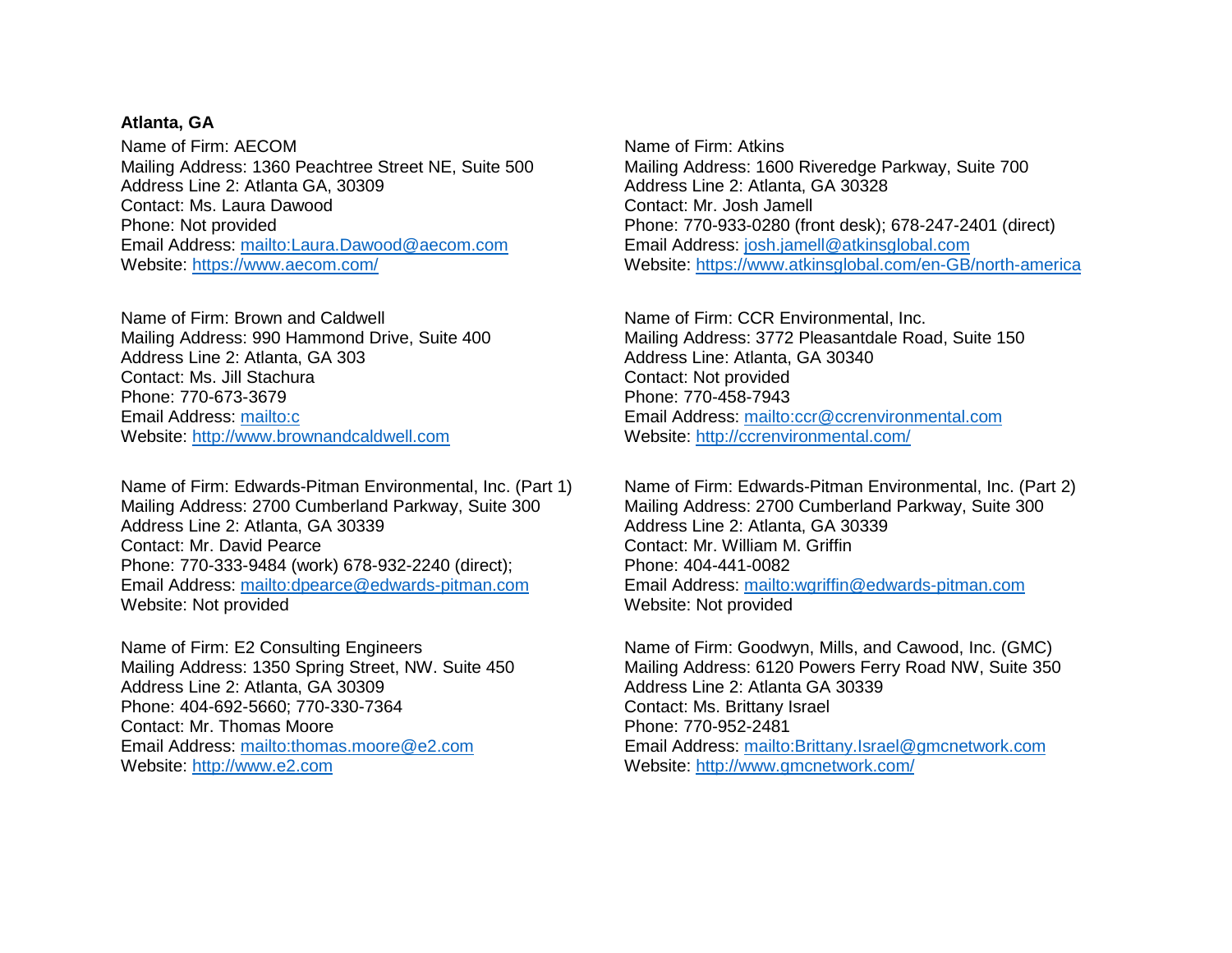### **Atlanta, GA (Continued)**

Name of Firm: Hazen and Sawyer Mailing Address: 5775 Peachtree Dunwoody Road, Suite D520 Address Line 2: Atlanta, GA 30342 Contact: Mr. Kevin Middlebrooks Phone: 678-749-3090 Email Address:<mailto:kmiddlebrooks@hazenandsawyer.com> Website: [http://www.hazenandsawyer.com](http://www.hazenandsawyer.com/)

Name of Firm: Hodges, Harbin, Newberry & Tribble, Inc. (HHNT) Mailing Address: 4751 Best Road, Suite 475 Address Line 2: Atlanta, GA 30337 Contact: Ms. Rachael B. Sulkers Phone: 615-500-126 Email Address:<mailto:rsulkers@hhnt.com> Website: [http://www.hhnt.com](http://www.hhnt.com/)

Name of Firm: Jacobs Engineering Mailing Address: 10 Tenth Street, NW, Suite 1400 Address Line 2: Atlanta, Georgia 30309 Contact: Ms. Anna Ingwersen Phone: 404-978-7462; 404-978-7600 Email Address:<mailto:anna.ingwersen@jacobs.com> Website: www.jacobs.com

Name of Firm: Kennedy Engineering & Associates Group LLC Mailing Address: 6300 Powers Ferry Road, Building 600, Suite 341 Address Line 2: Atlanta, Georgia 30339 Contact: Not provided Phone: 404-915-7881E mail Address:<mailto:admin@keagroup.com> Website: [http://www.keagroup.com](http://www.keagroup.com/)

Name of Firm: HDR Mailing Address: 1100 Peachtree Street, NE, Suite 400 Address Line 2: Atlanta, Georgia 30309 Contact: M. Jordan Myers Phone: 404-601-8606 (direct); 404.661.4633 (mobile) Email Address:<mailto:jordan.myers@hdrinc.com> Website: [hdrinc.com/follow-us](http://www.hdrinc.com/follow-us)

Name of Firm: HNTB Corporation Mailing Address: 191 Peachtree Street, NE, Suite 3300 Address Line 2: Atlanta, GA 30303 Contact: Mr. Austin Meadows Phone: 404-946-5771 Email Address:<mailto:ameadows@hntb.com> Website: [http://www.hntb.com](http://www.hntb.com/)

Name of Firm: Joe Tanner & Associates Mailing Address: 225 Peachtree Street NE, Suite 1985 Address Line 2: Atlanta GA 30303 Contact: Mr. Harold Reheis Phone: 404-659-4663 Email Address:<mailto:haroldreheis@joetanner.com> Website: [http://www.joetanner.com](http://www.joetanner.com/)

Name of Firm: Kimley-Horn Mailing Address: 817 West Peachtree Street, NW, Suite 601 Address Line 2: Atlanta, GA 30308 Contact: Mr. Marcus Rubenstein Phone Number: 470-299-7053 Email Address:<mailto:marcus.rubenstein@kimley-horn.com> Website: [http://www.kimley-horn.com](http://www.kimley-horn.com/)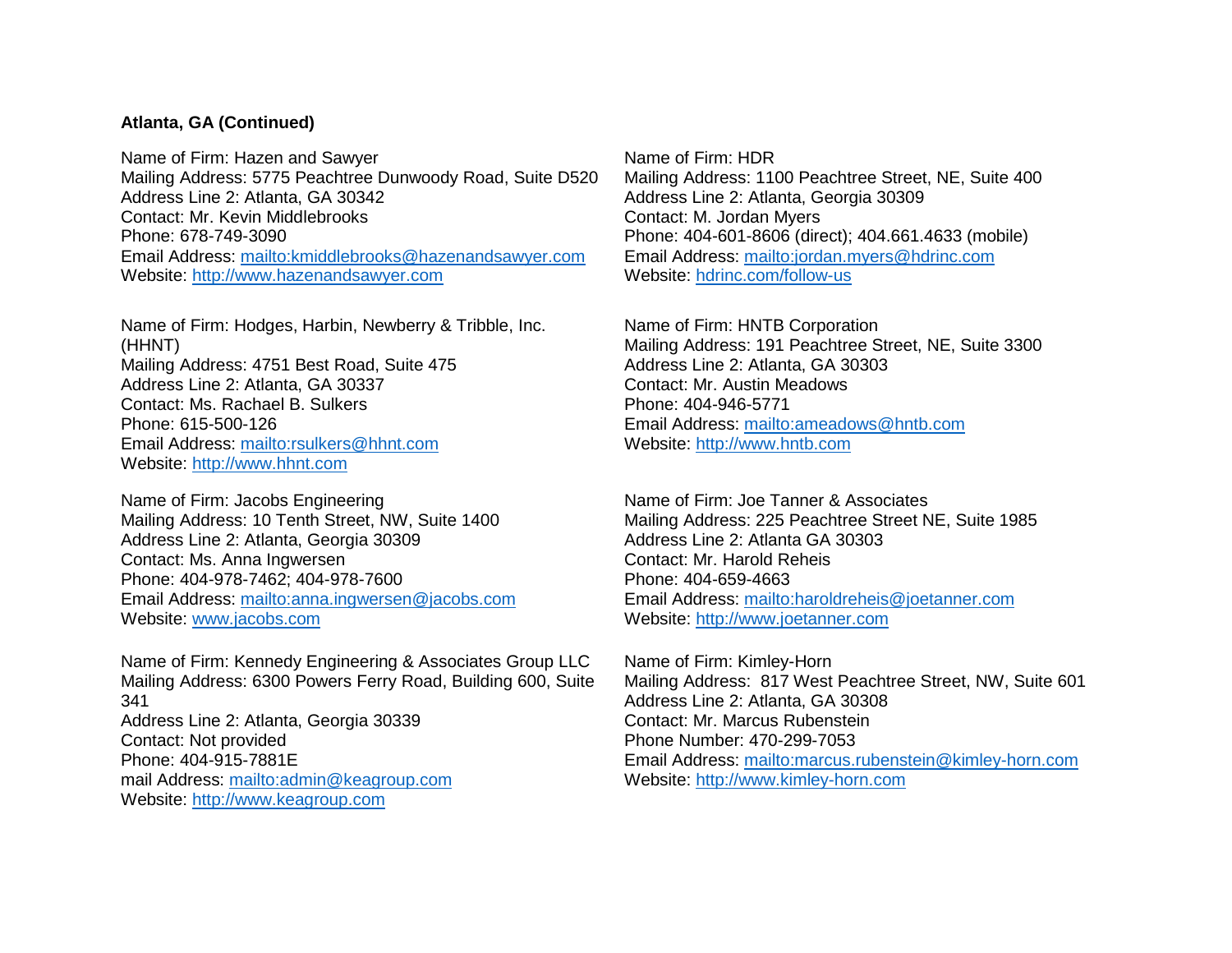### **Atlanta, GA (Continued)**

Name of Firm: Stack & Associates, P.C. Mailing Address: 260 Peachtree Street, Suite 1200 Address Line 2: Atlanta, GA 30303 Contact: Mr. Tyler J. Sniff Phone: 404-525-9205 Email Address:<mailto:tsniff@stack-envirolaw.com> Website: www.stackenvirolaw.com

Name of Firm: Trinity Consultants Mailing Address: 3495 Piedmont Road, Building 10, Suite 905 Address Line 2: Atlanta, GA 30305 Contact: Mr. Josh Haar Phone Number: 678-441-9977 Email Address:<mailto:Bjames@trinityconsultants.com> Website: <https://www.trinityconsultants.com/locations/georgia/atlanta>

## **Athens, GA**

Name of Firm: Nutter & Associates, Inc. Mailing Address; 360 Hawthorne Lane Address Line 2: Athens, GA 30606 Contact: Ms. Beth Herzinger Phone: 706-354-7925 Email Address;<mailto:bherzinger@nutterinc.com> Website: [http://www.nutterinc.com](http://www.nutterinc.com/)

Name of Firm: Tetra Tech Mailing Address: 1899 Powers Ferry Rd SE, Suite 400 Address Line 2: Atlanta, GA 30339 Contact: Mr. Brian Watson Phone: 770-738-6030 Email Address:<mailto:brian.watson@tetratech.com> Website: [tetratech.com](http://www.tetratech.com/)

Name of Firm: VHB Mailing Address: 1355 Peachtree St, NE, Suite 100 Address Line 2: Atlanta, GA 30309-3269 Contact: M. Alex Levy Phone: 404-214-6745 Email Address:<mailto:alevy@vhb.com> Website: [http://www.vhb.com](http://www.vhb.com/)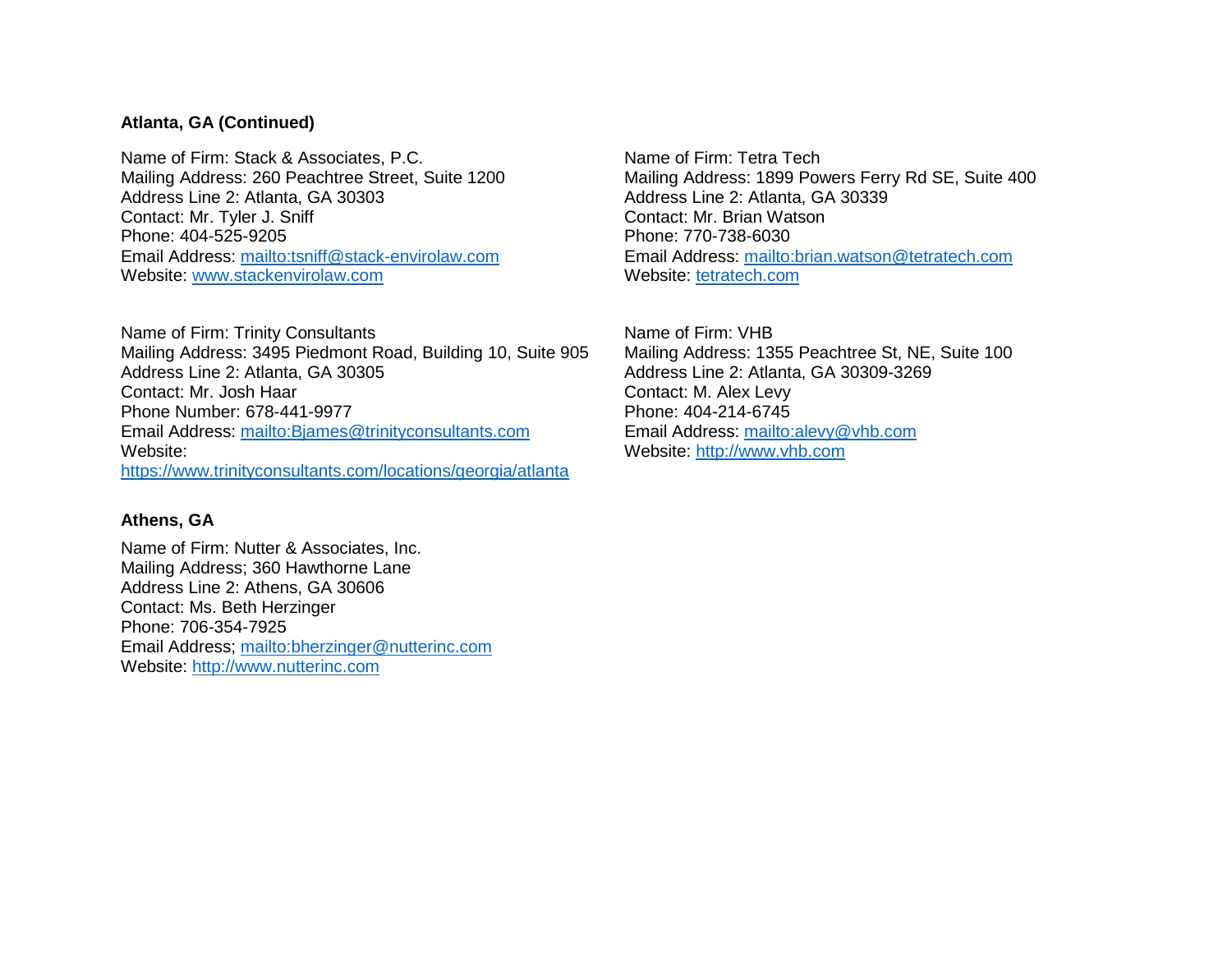### **Augusta, GA**

Name of Firm: Cranston Engineering Mailing Address: 425 Ellis Street Address Line 2: Augusta, GA 30901 Contact: Mr. Mitchell Murchison Phone: 706-722-1588 Email Address:<mailto:mmurchison@cranstonengineering.com> Website: [https://www.cranstonengineering.com](https://www.cranstonengineering.com/)

### **Blue Ridge, GA**

Name of Firm: WG George Soil Consultants, Inc. Mailing Address: 23 Tee Pee Trail Address Line 2: Blue Ridge, GA 30513 Contact: Mr. Walt George Phone: 404-630-7550 Email Address:<mailto:wggsoil@aol.com> [http://www.WaltGeorgeSoils.com](http://www.waltgeorgesoils.com/)

### **Braselton, GA**

Name of Firm: Tallman Environmental, Inc. Mailing Address: 2095 Highway 211 NW 2F#116 Address Line 2: Braselton, Georgia 30517 Contact: Ms. Connie Tallman Phone: 770-364-9715 Email Address:<mailto:connie@tallmans.net> Website: [Tallmans.net](http://www.tallmans.net/)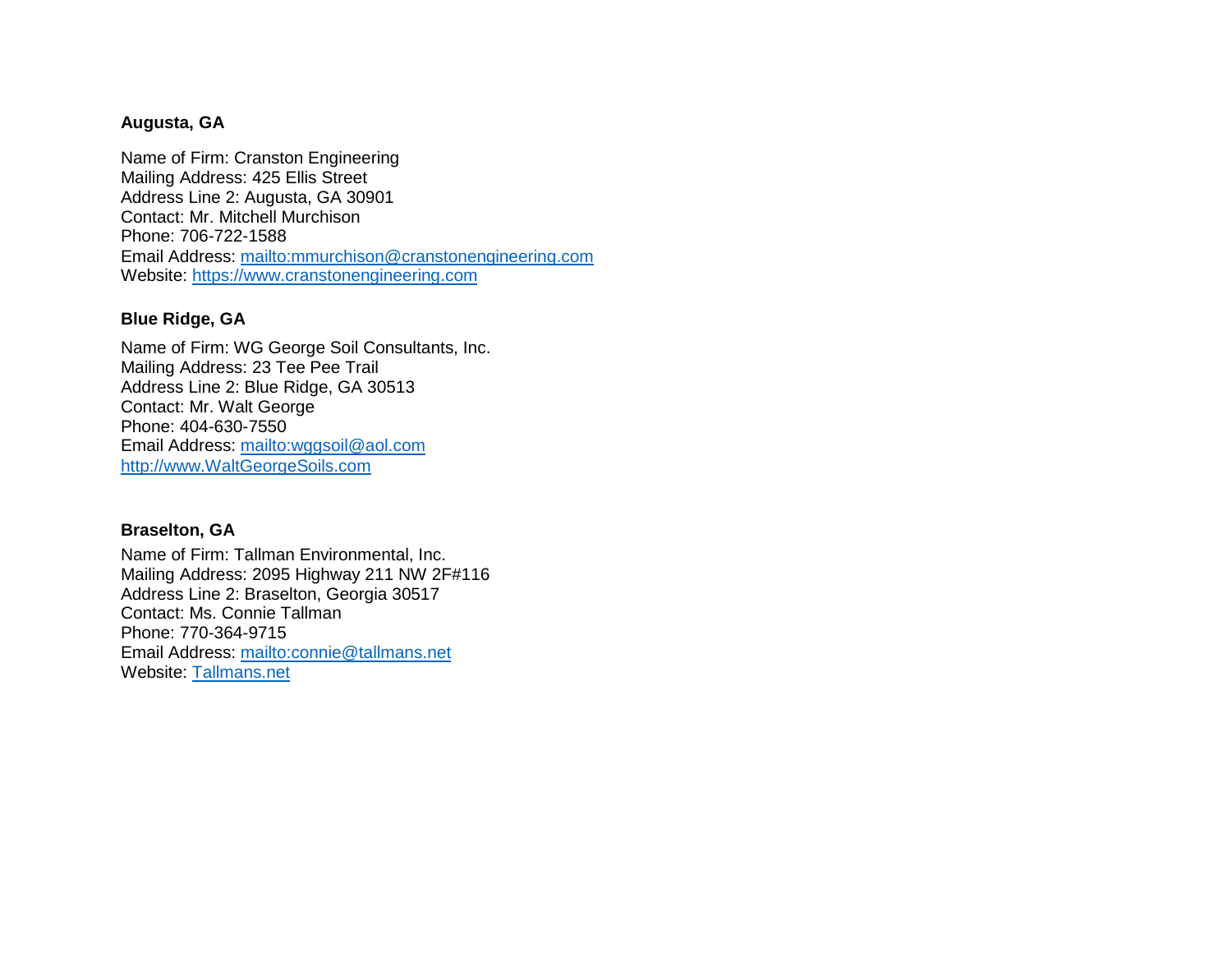## **Brunswick, GA**

Name of Firm: Goodwyn, Mills, and Cawood, Inc. (GMC) Mailing Address: 1612 Newcastle St, Suite 218 Address Line 2: Brunswick, GA 31520 Contact: Mr. Rob Brown Phone: 610-283-0082 Email Address:<mailto:Rob.Brown@gmcnetwork.com> Website:<http://www.gmcnetwork.com/>

#### **Canton, GA**

Name of Firm: Gaia Environmental Mailing Address: 109 Birchwood Pass Address Line 2: Canton, Georgia 30114-7752 Contact: Mr. Stephen Modica Phone: 404-992-3573 Email Address:<mailto:Stephen@GaiaEnvironmental.Co> Website: Not provided

## **Claxton, GA**

Name of Firm: Arrowood Environmental Group, Inc. Mailing Address: 18 Honeysuckle Drive Address Line 2: Claxton, GA 30417 Contact: Mr. Steve Smith Phone: 912-659-3122 Email Address:<mailto:ssmith@arrowoodenv.com> Website: [http://www.arrowoodenv.com](http://www.arrowoodenv.com/)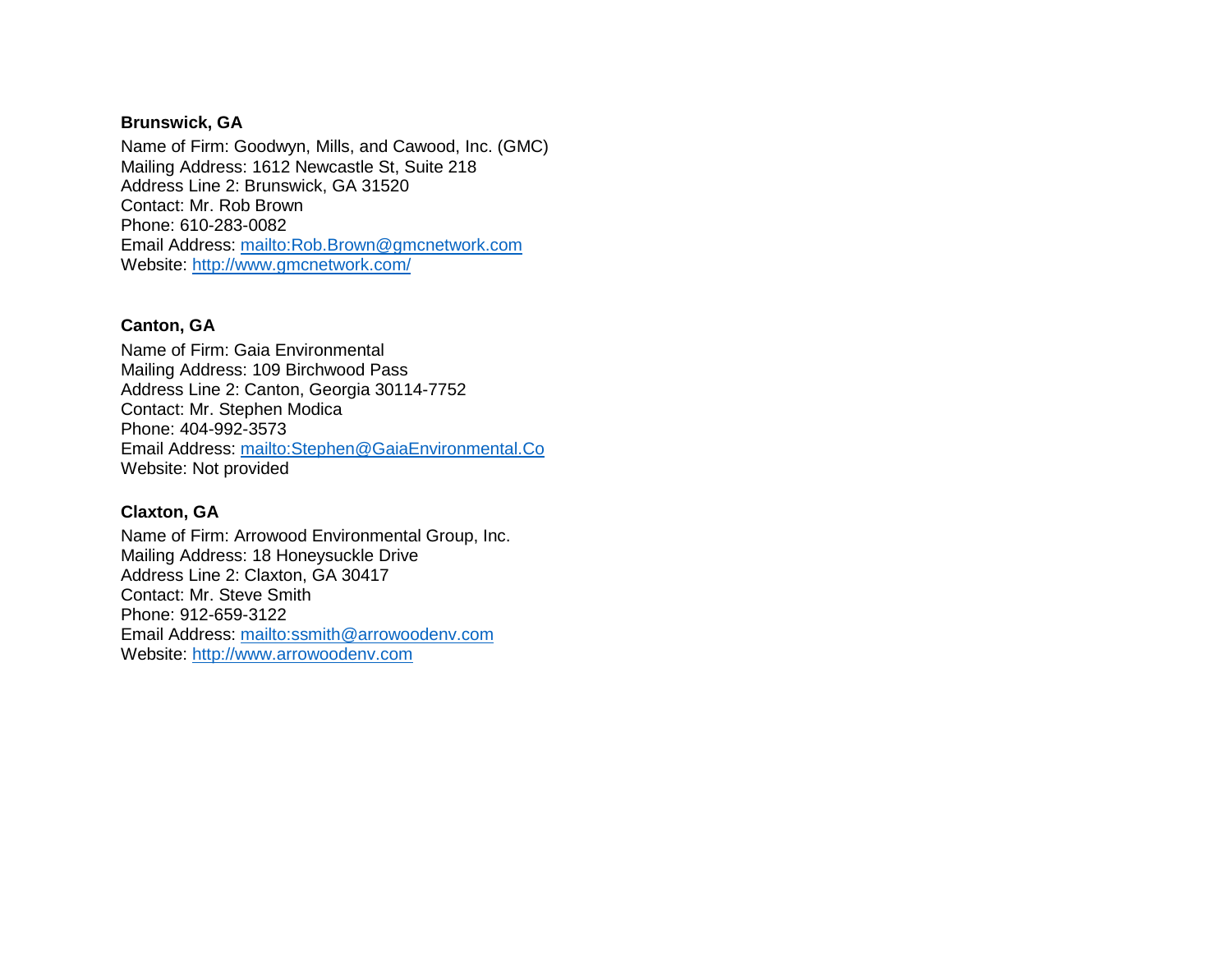#### **College Park, GA**

Name of Firm: Hydroecology North America Mailing Address: 1638 Hardin Ave Address Line 2: College Park, GA 30337 Contact: Mr. John Duke Phone: 404-313-0059 Email Address:<mailto:jduke3@yahoo.com> Website: [http://www.hydroecology.org](http://www.hydroecology.org/)

#### **Columbus, GA**

Name of Firm: Fox Land & Water Consulting, LLC Mailing Address: 2825 Auburn Ave Address Line 2: Columbus, GA 31906 Contact: Mr. Ben Fox Phone: 678-640-1003 (mobile) Email Address:<mailto:foxlandwater@outlook.com> Website:<http://foxlandwater.wix.com/foxlandwater>

#### **Dacula, GA**

Name of Firm: Woodrow & West Environmental Solutions LLC, (Part 1) Mailing Address: 2700 Braselton Hwy, Suite #10-298 Address Line 2: Dacula, GA 30019 Contact: Mr. John Colberg Phone: 706-833-8226 Harold West 706-473-1092 Email Address:<mailto:woodrowandwestesllc@gmail.com> Web Site: [http://www.woodrowandwest.com](http://www.woodrowandwest.com/)

Name of Firm: French & Associates Mailing Address: 1425 3rd Avenue Address Line 2: Columbus, GA 31901 Contact: M. Ashley Taylor Phone: 706-324-6457 Email Address:<mailto:ataylor@frenchandassociates.biz> Website: [http://www.frenchandassociates.biz](http://www.frenchandassociates.biz/)

Name of Firm: Woodrow & West Environmental Solutions, LLC Part 2) Mailing Address: 2700 Braselton Hwy, Suite #10-298 Address Line 2: Dacula, GA 30019 Contact: Mr. Harold West Phone: 706-473-1092 Email Address:<mailto:woodrowandwestesllc@gmail.com> Web Site: [http://www.woodrowandwest.com](http://www.woodrowandwest.com/)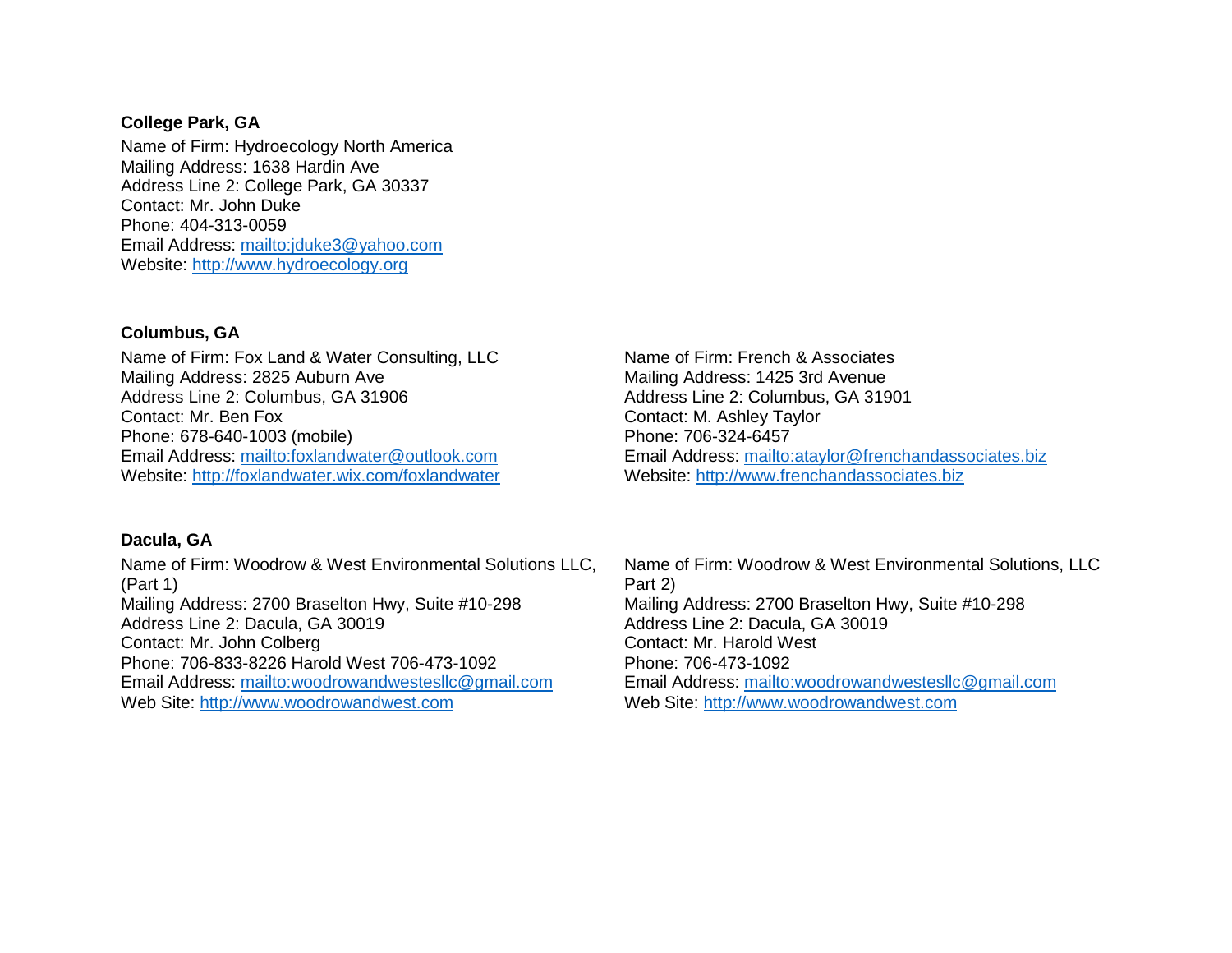#### **Dalton, GA**

Name of Firm: American Consulting Professionals, LLC Mailing Address: 243 North Hamilton Street, Suite 2 Address Line: Dalton, GA 30720 Contact: Ms. Anna Peterfreund Phone: 706-229-8860 (direct), 706-523-2520 (mobile) Email Address:<mailto:anna.peterfreund@acp-ga.com> Website:<http://www.acp-americas.com/>

#### **Decatur, GA**

Name of Firm: Campbell Environmental, Inc. Mailing Address: 2328 Sanford Road Address Line 2: Decatur, GA 30033 Contact: Ms. Lorna J. Campbell Phone: 404-321-4642 (office); 404-219-7920 (mobile) Email Address:<mailto:lornacamp@aol.com> Website: Not provided

#### **Douglasville, GA**

Name of Firm: The Southeast Civil Group, LLC. Mailing Address: 8665 Baldwin Parkway Address Line 2: Douglasville, GA 30134 Contact: Mr. Michael Forlaw Phone: 678-909-6996 <mailto:michael.secgroup@gmail.com> Website: Not provided

Name of Firm: CTI Engineers, Inc. Mailing Address: 243 N. Hamilton St, Suite 1 Address Line 2: Dalton, GA 30720 Contact: Mr. Al Pierce Phone: 706-278-8110 Email Address:<mailto:apierce@ctiengr.com> Website: [http://www.ctiengr.com](http://www.ctiengr.com/)

Name of Firm: Rabolli Environmental, Inc. Mailing Address: P.O. Box 33763 Address Line 2: Decatur, GA 30033 Contact: Mr. Charles Rabolli Phone: 404-636-0766 (office); 678-772-2342 (mobile) Email Address:<mailto:crabolli@rabollienvironmental.com> Website: [http://www.RabolliEnvironmental.com](http://www.rabollienvironmental.com/)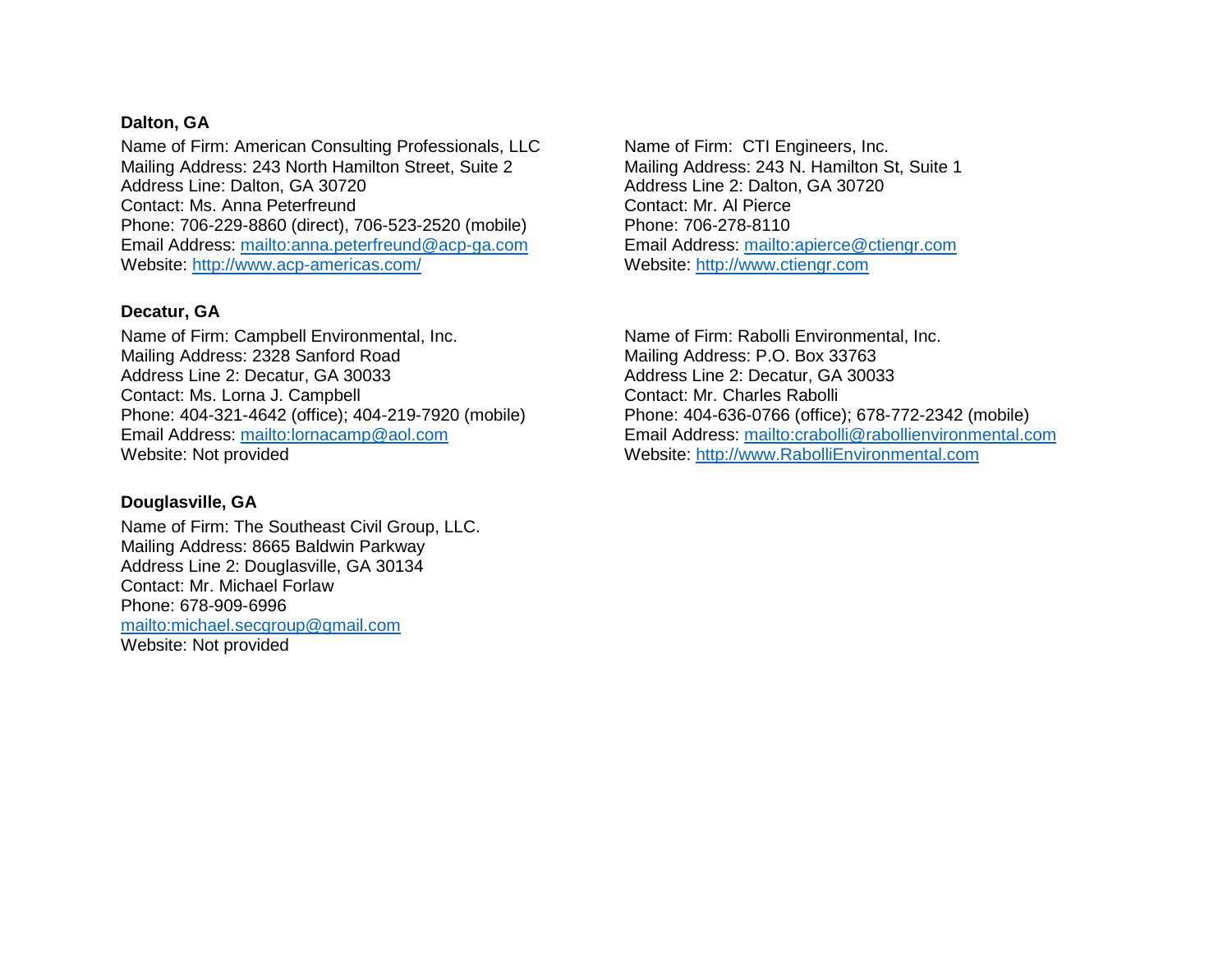#### **Duluth, GA**

Name of Firm: MuniRem Environmental, LLC Mailing Address: 3675 Crestwood Parkway, Suite 230 Address Line 2: Duluth, Georgia 30096 Contact: Ms. Velentine Nzengung Phone: 706-316-3525 Email Address:<mailto:vnzengung@munirem.com> Website: [http://www.munirem.com](http://www.munirem.com/)

Name of Firm: Woodard & Curran (Part 2) Mailing Address: 2055 Sugarloaf Circle, Suite 175 Address Line 2: Duluth GA 30097 Contact: Mr. Frank Henning Phone: 404-492-8587 Email Address:<mailto:fhenning@woodardcurran.com> Website: [http://www.woodardcurran.com](http://www.woodardcurran.com/)

#### **Evans, GA**

Name of Firm: Bluewater Engineers Services, LLC Mailing Address: P.O. Box 617 Address Line 2: Evans, GA 30809 Contact: Mr. Nate Hobbs Phone: 706-364-5220 Email Address:<mailto:nate.hobbs@bluewaterengr.com> Website:<https://www.bluewaterengr.com/>

### **Flowery Branch, GA**

Name of Firm: Nelson Environmental, Inc. Mailing Address: 7380 Spout Springs Road, Suite 210-215 Address Line 2: Flowery Branch, Georgia 30542 Contact: Mr. Mark Nelson Phone: 404-862-1665 Email Address:<mailto:MNelson@NelsonEnvironmental.us> Website: [http://www.NelsonEnvironmental.us](http://www.nelsonenvironmental.us/)

Name of Firm: Woodard & Curran (Part 1) Mailing Address: 2055 Sugarloaf Circle, Suite 175 Address Line 2: Duluth, GA 30097 Contact: Mr. William Medlin Phone: 770-679-7032 Email Address:<mailto:wmedlin@woodardcurran.com> Website: [http://www.woodardcurran.com](http://www.woodardcurran.com/)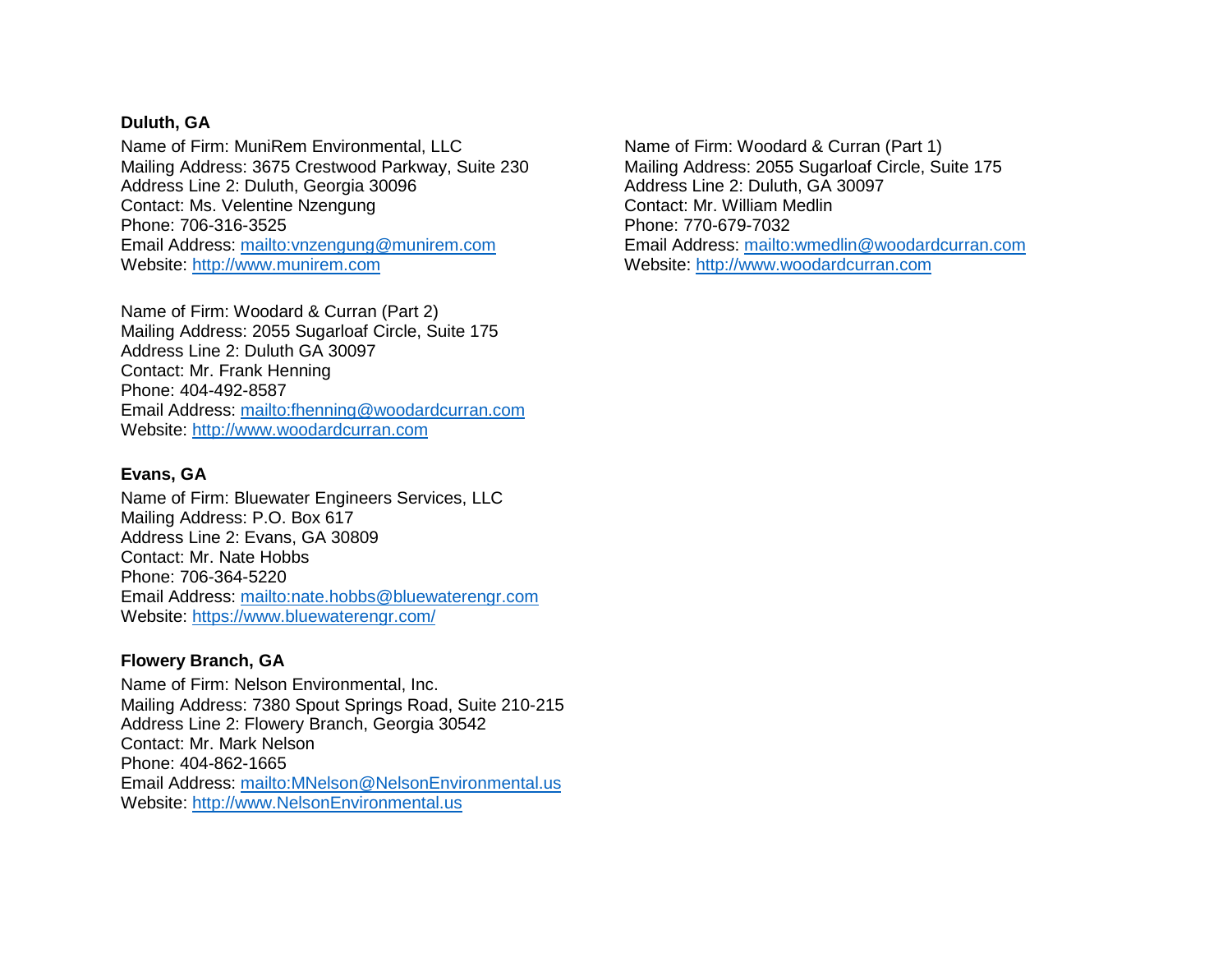## **Forsyth, GA**

Name of Firm: KGB Environmental Services, LLC Mailing Address: 6223 GA Highway 83 North Address Line 2: Forsyth, Georgia 31029 Contact: Mr. Ken Bunch Phone: 478-394-1578 Email Address:<mailto:kgbbunch@aol.com>

## **Hinesville, GA**

Name of Firm: Altamaha Environmental Consulting, LLC Mailing Address: 414 Club Drive Address Line 2: Hinesville, GA 31313 Contact: Mr. Dirk Stevenson Phone: 912-255-2003 (mobile) Email Address:<mailto:dstevenson@altamahaec.com> Website: [http://altamahaec.com](http://altamahaec.com/)

#### **Hortense, GA**

Name of Firm: Southeastern Environmental Associates, LLC Mailing Address: 710 Fort McIntosh Loop Address Line 2: Hortense, GA 31543 Contact: M. Sam Latham Phone: 912-778-5850 (office), 912-223-2865 (mobile) Email Address:<mailto:slatham7@hotmail.com> Website: Not provided

#### **Hull, GA**

Name of Firm: Site Enhancement, Inc. Mailing Address: 6345 Nowhere Rd Address Line 2: Hull, GA 30646 Contact: Mr. Philip Archer Phone: 706-202-0909 Email:<mailto:parchersoil@gmail.com> Website: Not provided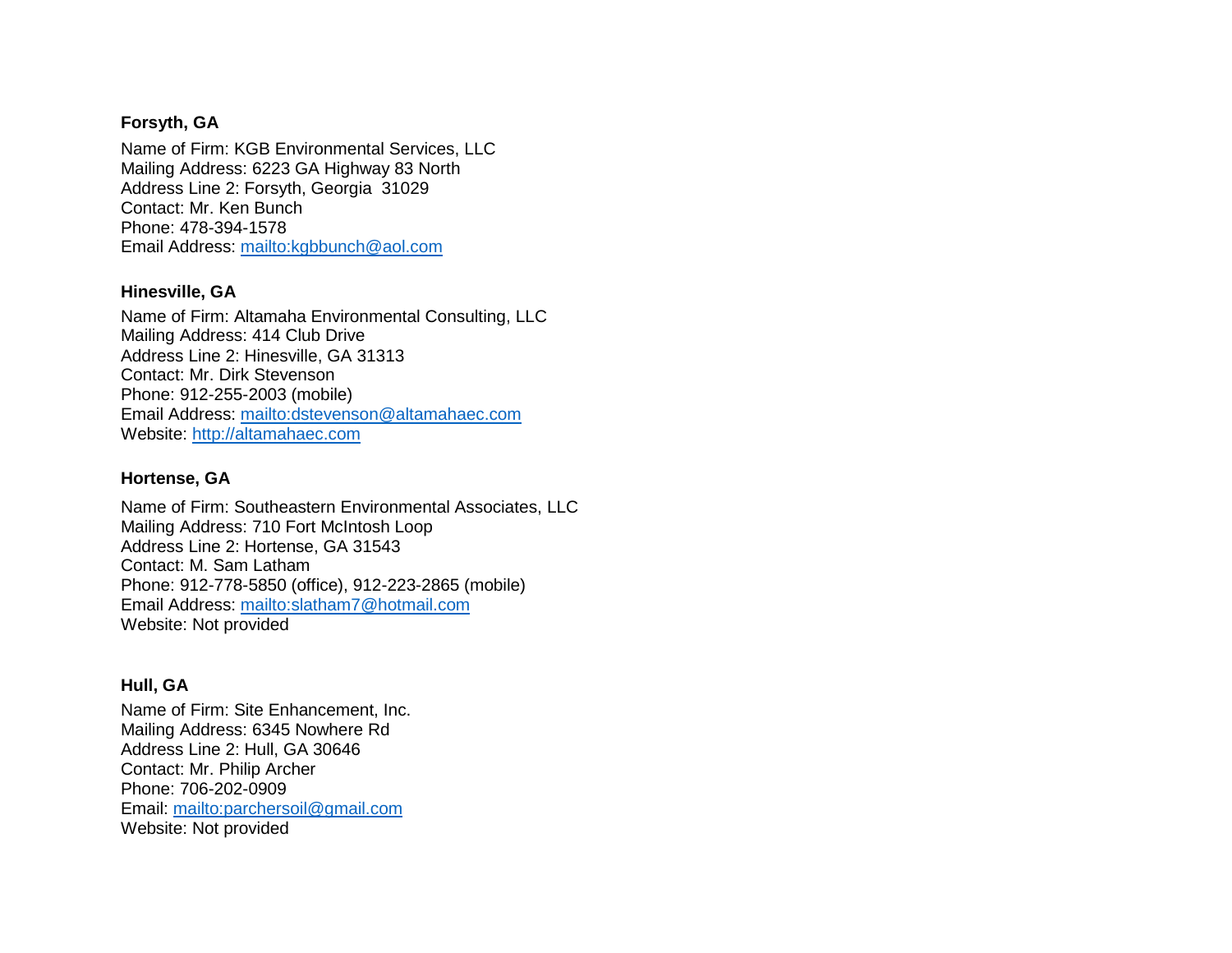## **Kennesaw, GA**

Name of Firm: Crystal & Associates Investments, LLC Mailing Address: 2808 Vintage Wood Way Address Line 2: Kennesaw, GA 30144 Contact: Mr. Cliff Ochemba Phone: 770-317-8324; 888-552-0138 (fax) Email Address: [mailto:ochemba@gmail.com;](mailto:ochemba@gmail.com) <mailto:crystalenvironmental2@gmail.com> Website:<http://www.crystalenvironmental.com/>

Name of Firm: Wood Environment & Infrastructure Solutions, Inc. Mailing Address: 1075 Big Shanty Road NW Suite 100 Address Line 2: Kennesaw, GA 30144 Contact: Ms. Heidi Fogell Phone: 770-421-3400 Email Address:<mailto:heidi.fogell@woodplc.com> Website: [https://www.woodplc.com/capabilities/environment](https://www.woodplc.com/capabilities/environment-and-infrastructure-solutions)[and-infrastructure-solutions](https://www.woodplc.com/capabilities/environment-and-infrastructure-solutions)

#### **Lawrencville, GA**

Name of Firm: Corblu Ecology Group, LLC Mailing Address: 1305 Lakes Parkway, Suite 129 Address Line 2: Lawrenceville, GA 30043 Contact: Mr. Barney Crooks Phone: 770-682-9731 Email Address:<mailto:bcrooks@corblu.com> Website:<http://corblu.com/>

Name of Firm: Geosyntec Consultants Mailing Address: 1255 Roberts Boulevard NW, Suite 200 Address Line 2: Kennesaw, GA 30144 Contact: Mr. Robert Dunn Phone: 670-202-9612 Email Address:<mailto:dvance@geosyntec.com> Website:<https://www.geosyntec.com/>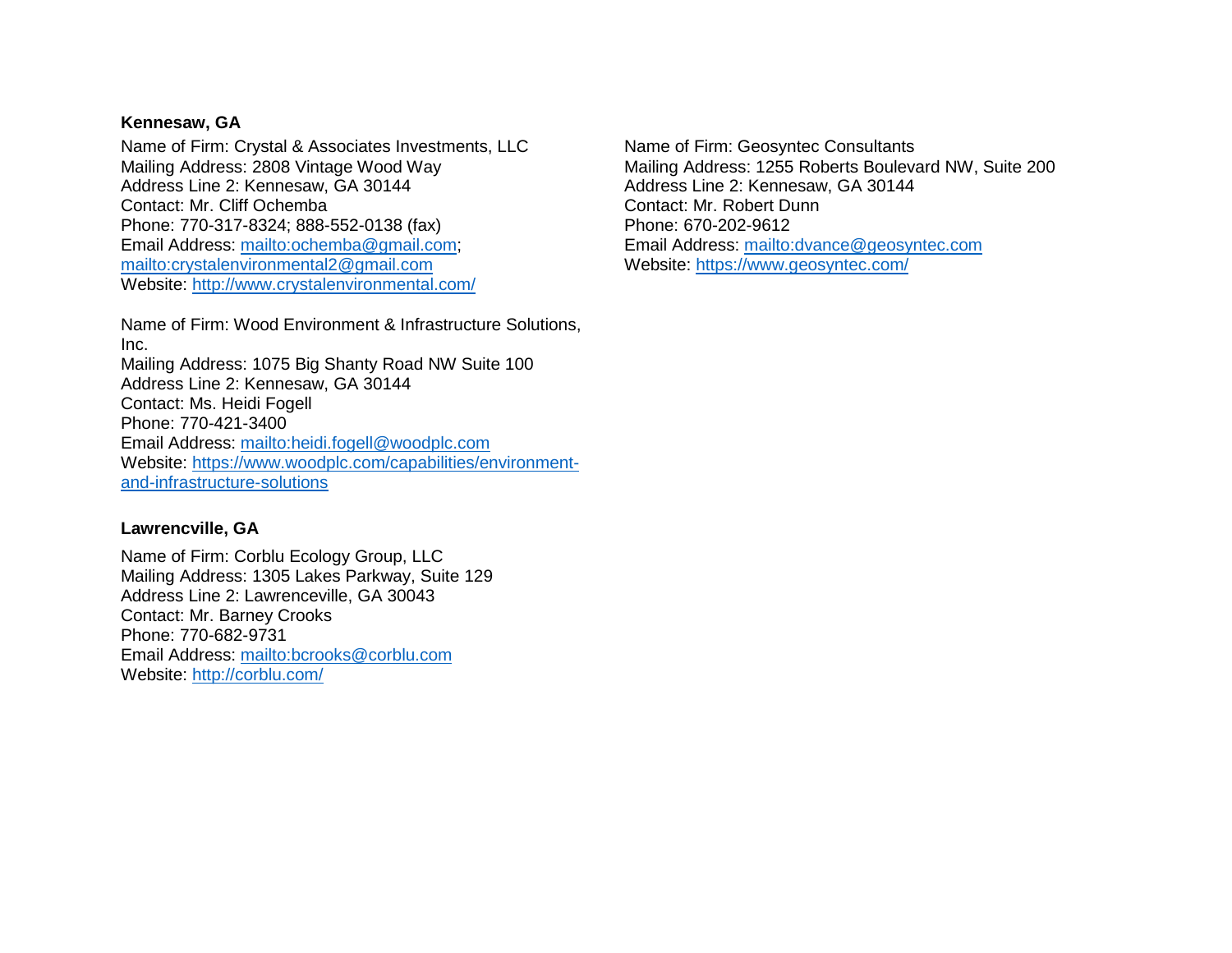#### **Lilburn, GA**

Name of Firm: TerraBuild USA, Inc. Mailing Address: P.O. Box 601 Address Line 2: Lilburn, Georgia 30048 Contact: Mr. Jack Hamilton Phone: 770-900-7619 Email Address:<mailto:jhamilton@terrabuildusa.com> Website: [http://www.TerraBuildUSA.com](http://www.terrabuildusa.com/)

#### **Logansville, GA**

Name of Firm: Landtec S.E. Metro, Inc. Mailing Address: 4503 Atha Circle Address Line 2: Loganville, Ga. 30052 Contact: Mr. Craig Canaday Phone: 770-307-7750 Email Address:<mailto:soildyn@comcast.net> Website: Not provided

#### **Macon, GA**

Name of Firm: Georgia Water & Environmental Services, LLC. Mailing Address: 4875 Riverside Drive Address Line 2: Macon, GA 31210 Contact: Mr. Casey Piper Phone: 478-319-1965 Email Address:<mailto:cpiper@gwesllc.com> Website: Not provided

Name of Firm: Hodges, Harbin, Newberry & Tribble, Inc. (HHNT) Mailing Address: 3920 Arkwright Road, Suite 101 Address Line 2: Macon, GA 31210 Contact: Mr. Clint Courson Phone: 478-550-0165 Email Address:<mailto:ccourson@hhnt.com> Website: [http://www.hhnt.com](http://www.hhnt.com/)

Name of Firm: Geotechnical & Environmental Consultants, Inc. Mailing Address: 514 Hillcrest Industrial Boulevard Address Line 2: Macon, GA 31204 Contact: Ms. Mary Brooks Phone: 478-757-1606 Email Address Contact:<mailto:mbrooks@geconsultants.com> Website: [geconsultants.com](http://www.geconsultants.com/)

Name of Firm: Hofstadter and Associates, Inc Mailing Address: 4571 Arkwright Road Address Line 2: Macon, GA 31204 Contact: Mr. Hayes Hofstadter Phone: 478-757-1169 (work); 478-471-1646 (fax); 478-960- 9359 (cell) Email Address:<mailto:hayes@hofstadter.com> Website: [http://www.hofstadter.com](http://www.hofstadter.com/)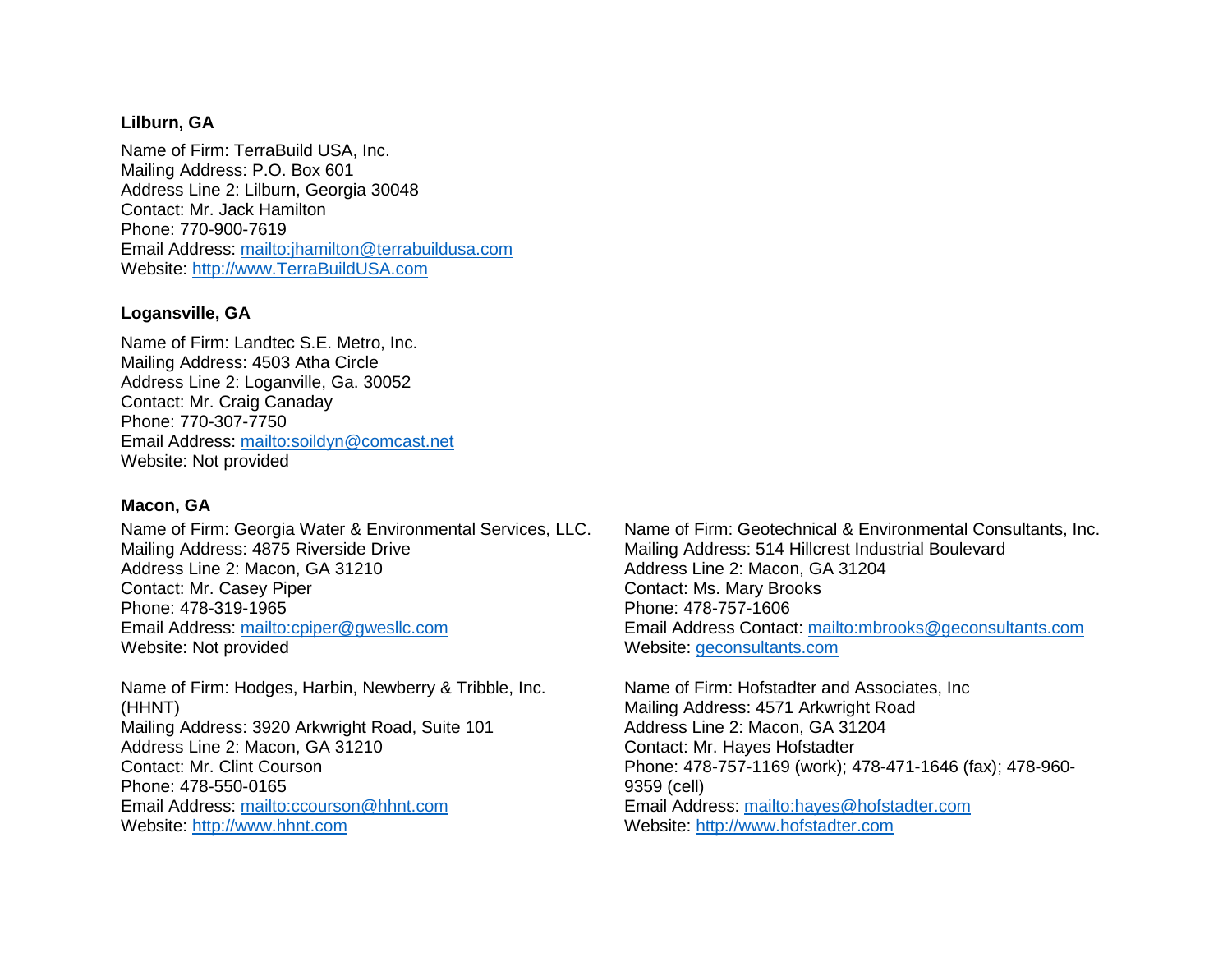#### **Marietta, GA**

Name of Firm: Croy Engineering, LLC Mailing Address: 200 Cobb Parkway North, Building 400, Suite 413 Address Line 2: Marietta, GA 30062 Contact: Ms. Michelle McIntosh Phone: 770-971-5407 Email Address:<mailto:mmcintosh@croyengineering.com> Website: [Croyengineering.com](http://www.croyengineering.com/)

Name of Firm: Freedman Engineering Group Mailing Address: 1000 Whitlock Avenue, Suite 320, #218 Address Line 2: Marietta, GA 30064 Contact: Mr. David Freedman Phone: 770-851-3175 Email Address:<mailto:Davidf@Freedmanengineering.com> Website: [http://www.Freedmanengineering.com](http://www.freedmanengineering.com/)

Name of Firm: Southeastern Engineering, Inc Mailing Address: 2470 Sandy Plains Road, Address Line 2: Marietta, GA 30066 Contact: Mr. Alex Ottley Phone: 770-321-3936, Email Address:<mailto:aottley@seengineering.com> Website: [http://www.seengineering.com](http://www.seengineering.com/)

Name of Firm: ECS Southeast, LLP Mailing Address: 1281 Kennestone Circle NE, Suite 200 Address Line 2: Marietta, GA 30066 Contact: Mr. Dan McHugh Phone: 770-590-1971 (Office); 678-460-5450 (Direct); 678-644- 7119 (Mobile) Email Address:<mailto:Dmchugh@ecslimited.com> Website: Not provided

Name of Firm: RayEA, LLC Ecological Applications Mailing Address: 1579 Willow Dr Address Line 2: Marietta, GA 30066-1244 Contact: Mr. Mark Ray Phone: 678-378-7561 Email Address:<mailto:mray@rayeallc.com> Website: [http://www.rayeallc.com](http://www.rayeallc.com/)

## **Peachtree Corners, GA**

Name of Firm: Kimley-Horn and Associates. Inc. Mailing Address: 3930 East Jones Bridge Road, Suite 350 Address Line 2: Peachtree Corners, GA 30092 Contact: Mr. Eric Martin Phone: 770-825-0744 Email Address:<mailto:eric.martin@kimley-horn.com> Website:<https://www.kimley-horn.com/>

Name of Firm: Planners and Engineers Collaborative (Part 2) Mailing Address: 350 Research Court Address Line 2: Peachtree Corners, GA 30092 Contact: Mr. Billy Murphy Phone: 770-451-2741 Website: [http://www.pecatl.com](http://www.pecatl.com/) Email Address:<mailto:bmurphy@pecatl.com>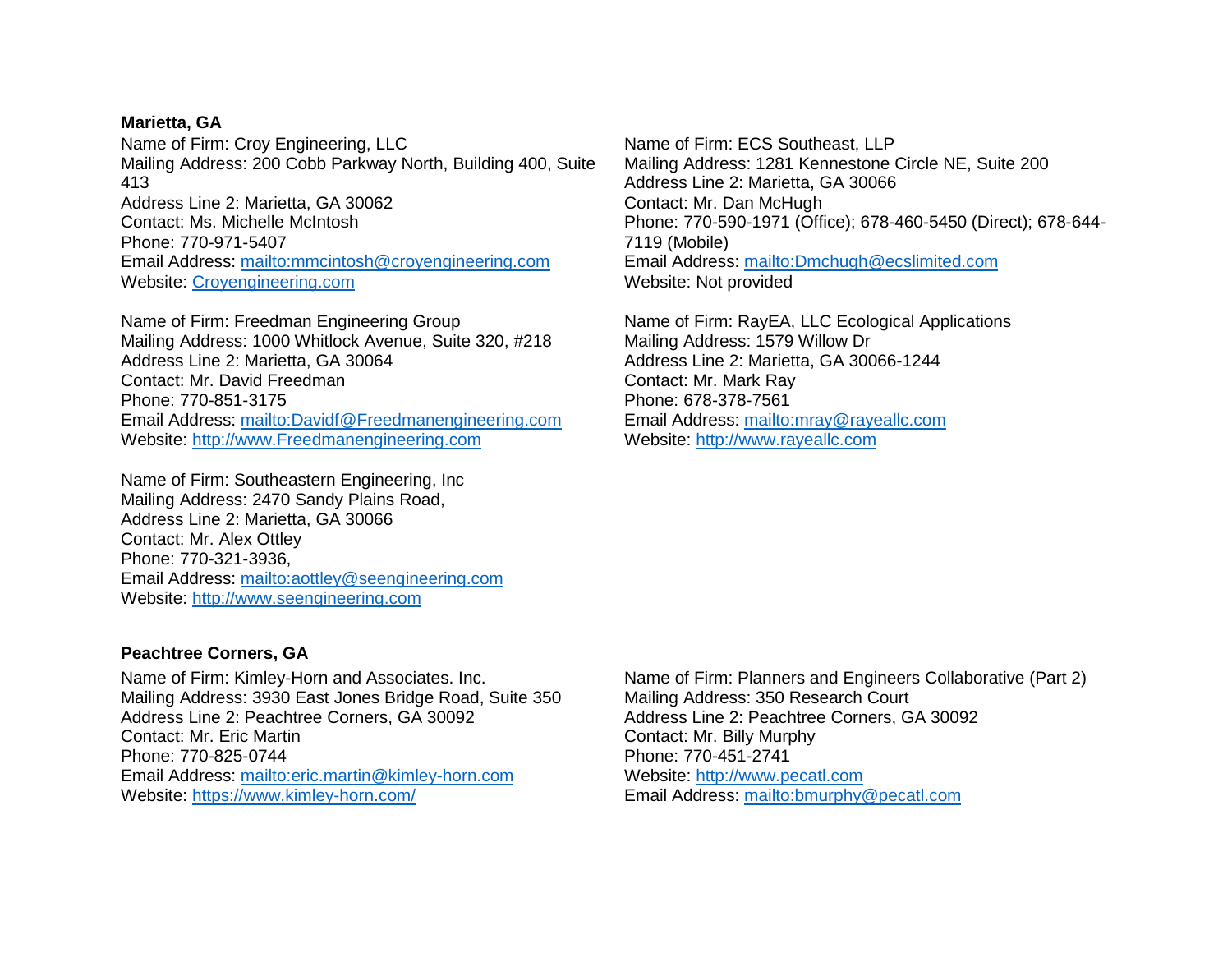#### **Peachtree Corners, GA (Continued)**

Name of Firm: Planners and Engineers Collaborative (Part 1) Mailing Address: 350 Research Court Address Line 2: Peachtree Corners, GA 30092 Contact: Mr. John Harpring Phone: 770-451-2741 Website: [http://www.pecatl.com](http://www.pecatl.com/) Email Address:<mailto:jharping@pecatl.com>

#### **Newnan, GA**

Name of Firm: Benz Environmental Consulting, LLC Mailing Address: 19 W. Broad Street Address Line 2: Newnan, GA 30263 Contact: Ms. Laura Benz Phone: 404-437-7789 Email Address:<mailto:Laura@BenzEnvironmental.com> Website: Not provided

#### **Norcross, GA**

Name of Firm: Michael Baker International, Inc. Mailing Address: 420 Technology Parkway, Suite 150 Address Line 2: Norcross, Georgia 30092 Contact: Ms. Mary D. Best Phone: 770-263-9118 Email Address: <mailto:mdbest@mbakerintl.com> Website: <https://www.mbakerintl.com/>

Name of Firm: Pond & Company Mailing Address: 3500 Parkway Lane, Suite 500 Address Line: Peachtree Corners, GA 30092 Contact: Mr. Flynt Barksdale Phone: 678.336.7740; 678.336.7744 (fax); 678.459.2470 (direct); 770-653-0938 (mobile) Email Address:<mailto:BarksdaleF@pondco.com> Website: [http://www.pondco.com](http://www.pondco.com/)

Name of Firm: United Consulting Mailing Address: 625 Holcomb Bridge Road Address Line 2: Norcross, GA 30071 Contact: Mr. David Huetter Phone: 770-582-2830 Email:<mailto:dhuetter@unitedconsulting.com> website: [http://www.unitedconsulting.com/index.php/environmental](http://www.unitedconsulting.com/index.php/environmental-services)[services](http://www.unitedconsulting.com/index.php/environmental-services)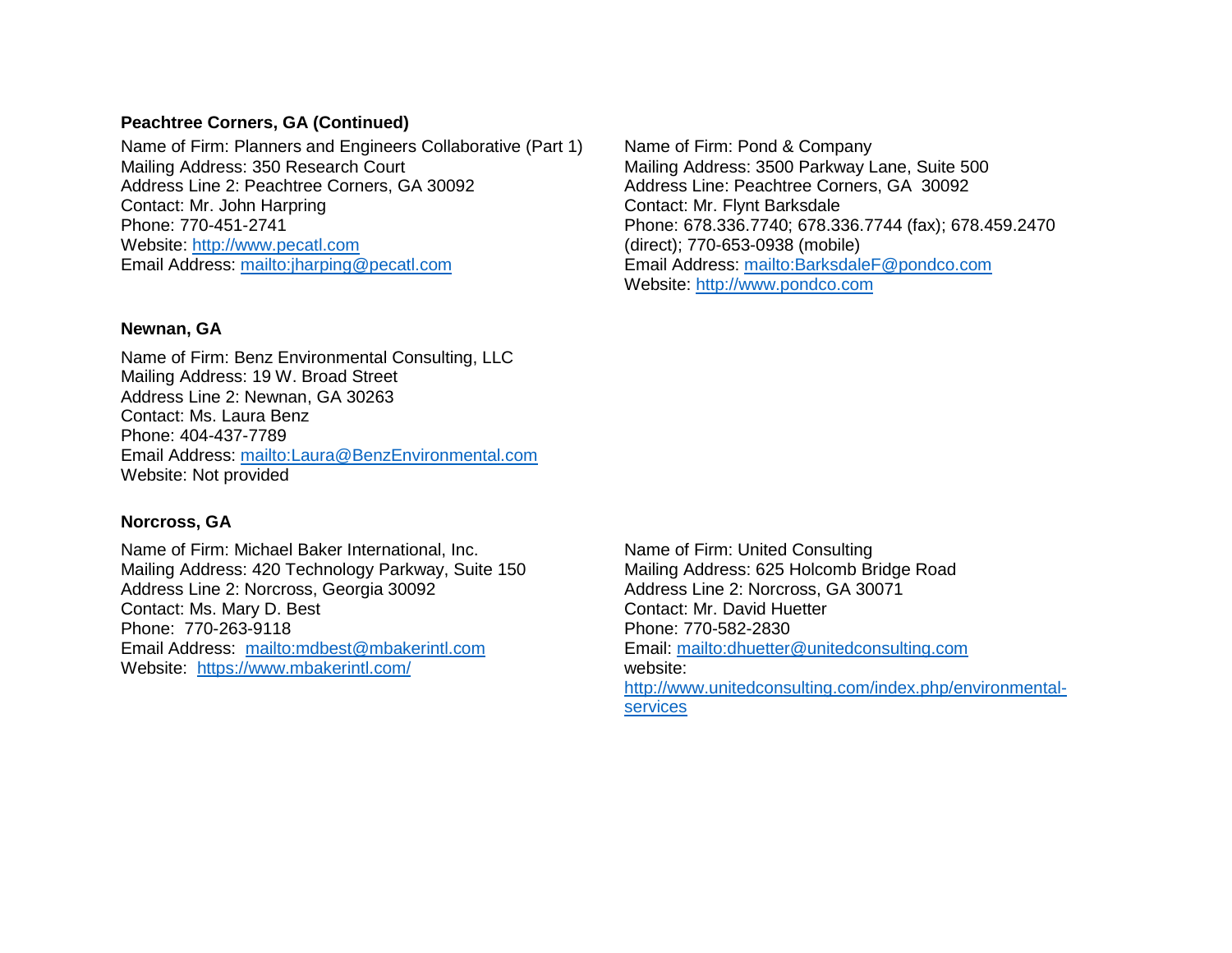## **Perry, GA**

Name of Firm: GWES, LLC Mailing Address: 1222 Main Street Address Line 2: Perry, GA 31069 Contact: Mr. Burke Murph Phone: 478-235-0307 Email Address:<mailto:burke@georgiawaterservices.com> Website: [http://www.gwesllc.com](http://www.gwesllc.com/)

# **Ray City, GA**

Name of Firm: Red Oak Environmental, LLC Mailing Address: 3245 Possum Creek Road Address Line 2: Ray City, GA 31645 Contact: Mr. Curtis Ray Phone: 229-292-6917 Email Address:<mailto:cray.redoak@gmail.com> Website: Not provided

# **Rincon, GA**

Name of Firm: Bottom Line Echo Mailing Address: PO Box 1968 Address Line 2: Rincon, GA 31326 Contact: Mr. Thomas Beason Phone : 912-658-1463 Email Address: [Thomas.beason@bottomlineecho.com](mailto:Thomas.beason@bottomlineecho.com) Website: [http://www.bottomlineecho.com](http://www.bottomlineecho.com/)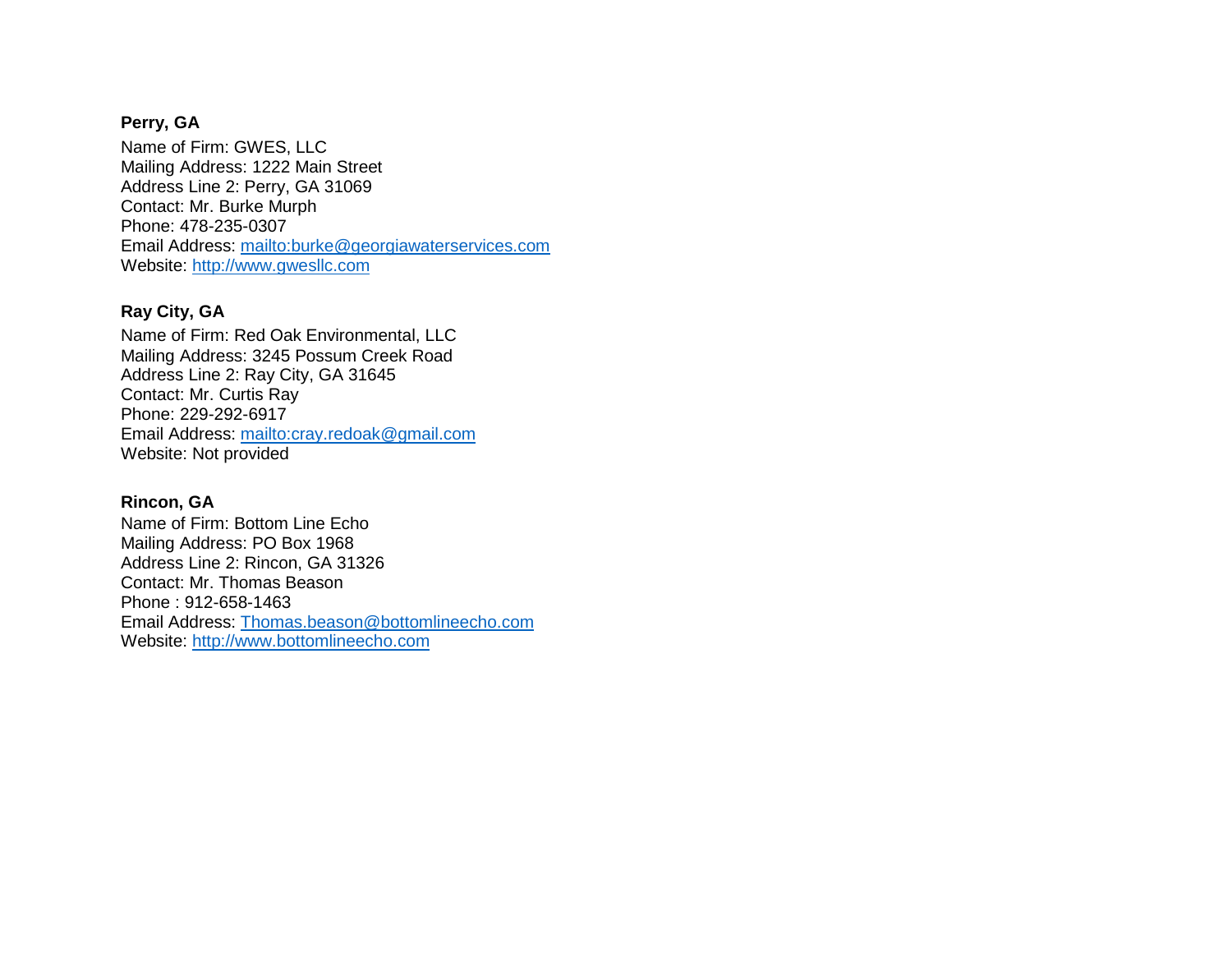#### **Roswell, GA**

Name of Firm: Calyx Engineers Mailing Address: 1255 Canton Street, Suite G Address Line 2: Roswell, GA 30075 Contact: Mr. Beau Marshall Phone: 404-795-3619 Email Address:<mailto:bmarshall@calyxengineers.com> Website: [http://www.calyxengineers.com](http://www.calyxengineers.com/)

Name of Firm: R2T, Inc. Mailing Address: 580 W Crossville Road, Suite 101 Address Line 2: Roswell, GA 30075 Contact: Ms. Amanda Lester Phone: 770-569-7038 Email Address:<mailto:amanda.lester@r2tinc.com> Website: [http://www.r2tinc.com](http://www.r2tinc.com/)

#### **St. Simons Island, GA**

Name of Firm: Not provided Mailing Address: 117 Asbury Street Address Line 2: St. Simons Island, GA 31522 Contact: Ms. Rhonda Knight Phone: 912-269-1883 Email: [georgiacoast1@bellsouth.net](mailto:georgiacoast1@bellsouth.net) Website: Not provided

#### **Savannah, GA**

Name of firm: The Advisory Alliance Mailing address: PO Box 30364, Savannah, GA 31410-0364 Legal address: 204 Island Creek Lane Address Line 2: Savannah, GA 31410-3958 Contact: Mr. David Harper Phone: 912-898-2255 Email Address:<mailto:dharper@advisoryalliance.com> Website: [http://www.AdvisoryAlliance.com](http://www.advisoryalliance.com/)

Name of Firm: Ecological Solutions, Inc. Mailing Address: 630 Colonial Park Drive, Suite 200 Address Line 2: Roswell, GA 30075 Contact: Mr. Mark Ballard Phone: 770-998-7848 Email Address:<mailto:markballard@ecologicalsolutions.net> Website: [http://www.ecologicalsolutions.net](http://www.ecologicalsolutions.net/)

Name of Firm: Arrowood Environmental Group, Inc. Mailing Address: P.O. Box 61237 Address Line 2: Savannah, GA 31420 Contact: Mr. Steven Smith Phone: 912-920-2895 Email Address:<mailto:ssmith@arrowoodenv.com> Website: [http://www.arrowoodenv.com](http://www.arrowoodenv.com/)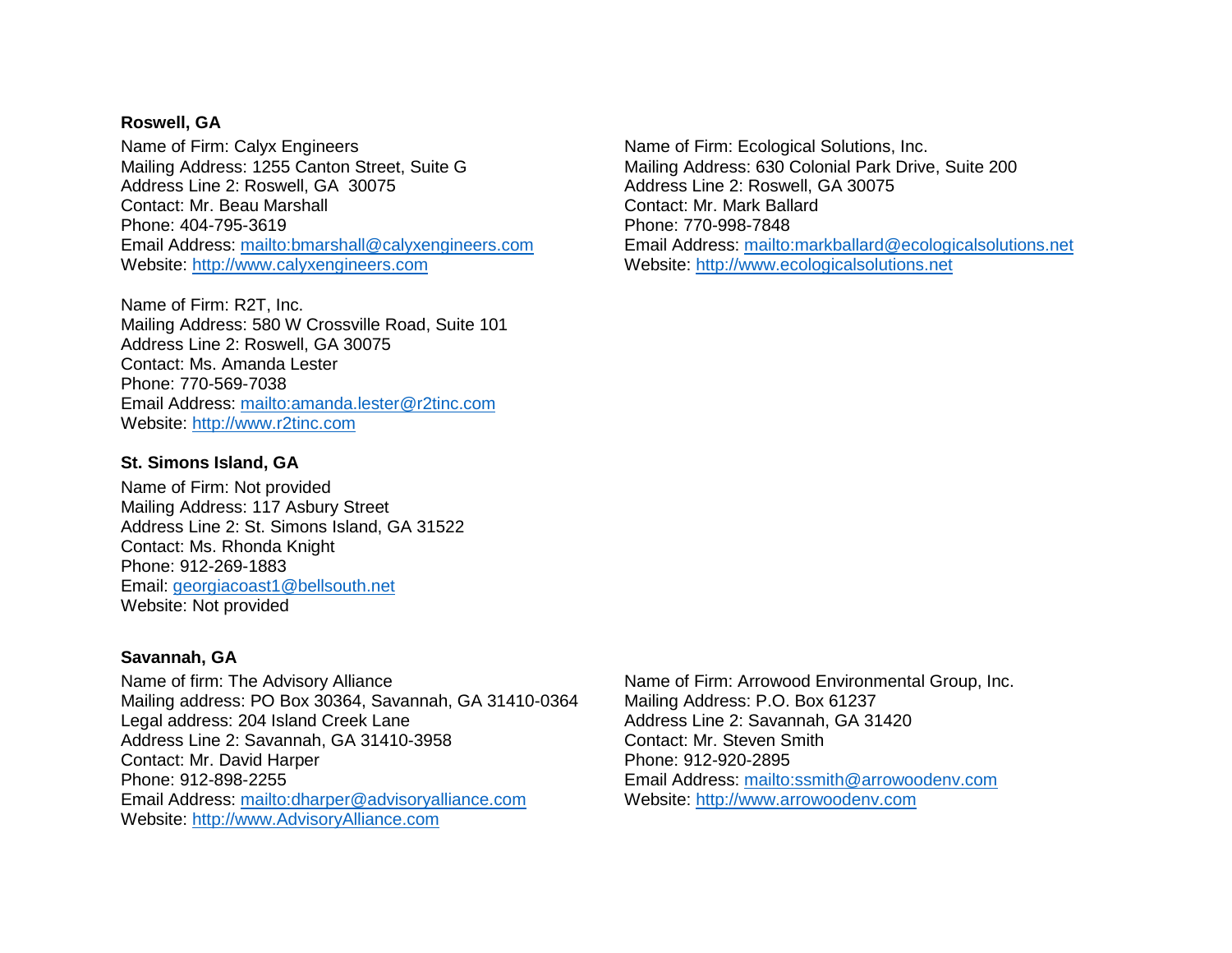### **Savannah, GA (Continued)**

Name of Firm: ECS Southeast, LLP Mailing Address: 1306 Heidt Ave Address Line 2: Savannah, GA 31408 Contact: Paul Stephens Phone: 912-966-2527 (Office); 843-284-7823 (Direct); 843-670- 8821 (Mobile) Email Address:<mailto:Pstephens@ecslimited.com> Website: Not provided

Name of Firm: ES&T Inc. Mailing Address: PO Box 30548 Address Line 2: Savannah GA 31410 Contact: Ms. Tara Merrill Phone: 912-224-7312 Email Address:<mailto:tmerrill@est-savannah.com> Website: [http://www.est-savannah.com](http://www.est-savannah.com/)

Name of Firm: Expert Marine Construction, Inc. Mailing Address: 29 Flinn Drive Address Line 2: Savannah, GA 31406 Contact: Mr. Todd Krull Phone: 912-655-7545 Email Address:<mailto:expertmarine@comcast.net> Website: [http://www.expertmarinesavannah.com](http://www.expertmarinesavannah.com/)

Name of Firm: Goodwyn, Mills, and Cawood, Inc. (GMC) Mailing Address: 35 Abercorn Street, Suite 210 Address Line 2: Savannah, GA 31401 Contact: M. Courtney Reich Phone: 912-226-1667 Email Address:<mailto:Courtney.Reich@gmcnetwork.com> Website:<http://www.gmcnetwork.com/>

Name of Firm: Enduring Conservation Outcomes Mailing Address: 145 Bull Street, Second Floor Address Line 2: Savannah GA 31401 Contact: Mr. Robert Sutter Phone: 919.494.4059 Email Address:<mailto:rsutter@enduringconservation.com> Website: [www. enduring conservation.com](http://www.enduringconservation.com/)

Name of firm: Environmental Services, Inc. Mailing Address: 101 B Estus Drive Address Line 2: Savannah, GA 31404 Contact: Not provided Phone Number: 912-236-4711 Email Address contact:<mailto:mdemell@esinc.cc> Website:<https://www.esinc.cc/>

Name of Firm: GeoAdvisers, L.L.C Mailing Address 2126 East Victory Drive #154 Address Line 2: Savannah GA 31404 Contact: Ms. Meredith Allen Phone: 303-915-2867 Email Address<mailto:meredith.allen@geoadvisers.com> Website [http://www.geoadvisers.com](http://www.geoadvisers.com/)

Name of Firm: Hodges, Harbin, Newberry & Tribble, Inc. (HHNT) Mailing Address: 17 Park of Commerce Boulevard, Suite 110 Address Line 2: Savannah, GA 31405 Contact: Mr. Brandon F. Smith Phone: 912-298-0230 Email Address:<mailto:bsmith@hhnt.com> Website: [http://www.hhnt.com](http://www.hhnt.com/)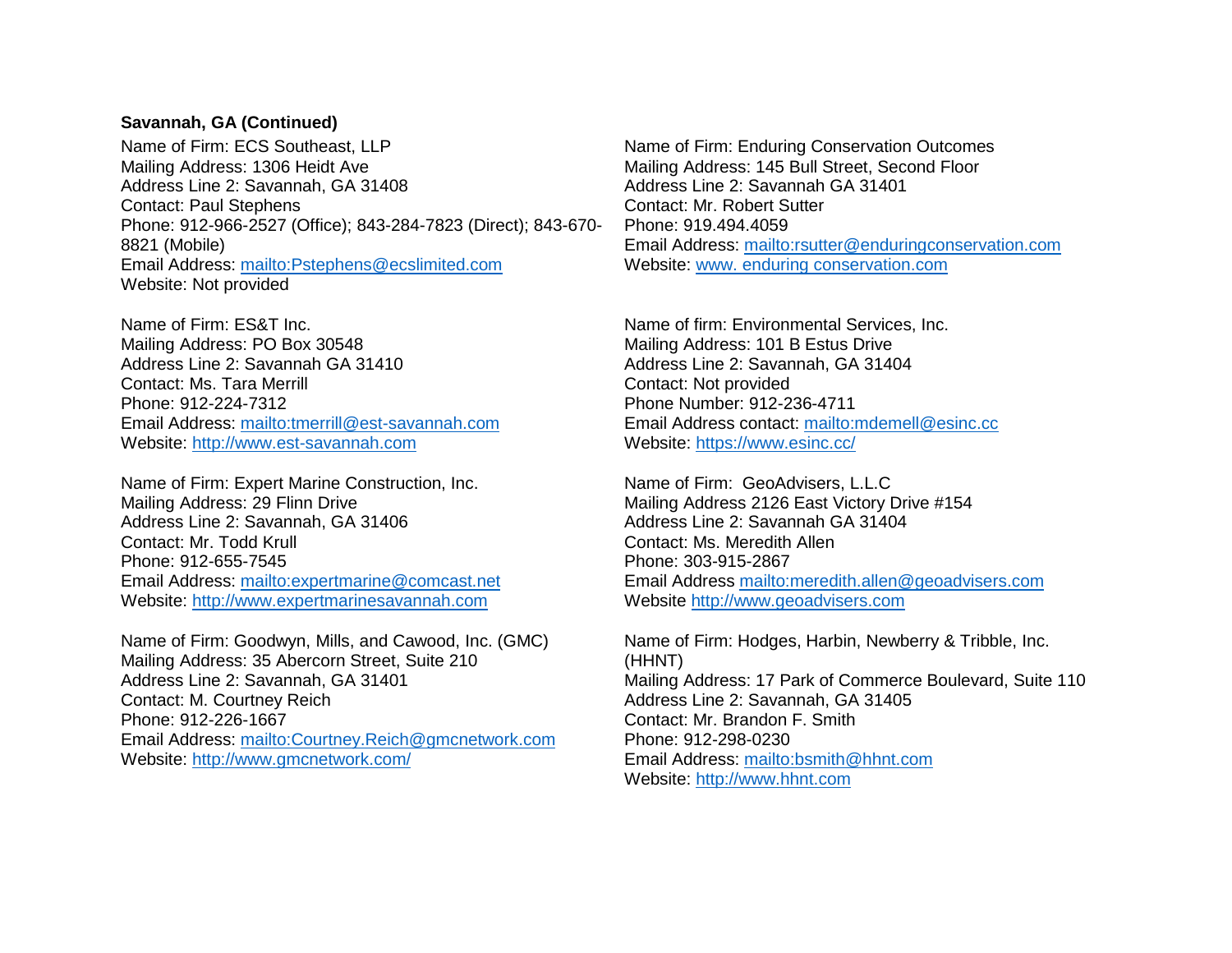### **Savannah (Continued)**

Name of Firm: LG2 Environmental Solutions, Inc. Mailing Address: 100 Bull Street, Suite 200 Address Line 2: Savannah, GA 31401 Contact: Mr. Lee Gerald Phone: 800-435-0072 Email Address:<mailto:leegerald@lg2es.com> Website: [http://www.lg2es.com](http://www.lg2es.com/)

Name of Firm: Resource + Land Consultants Mailing Address: 41 Park of Commerce Way, Suite 303 Address Line 2: Savannah, GA 31405 Contact: Mr. Alton Brown, Jr.;Mr. Daniel Bucey Phone: 912-443.5896 (work); 912.443.5898 (fax) Email: [mailto:abrown@rlandc.com;](mailto:abrown@rlandc.com)<mailto:dbucey@rlandc.com> Website:<http://www.rlandc.com/>

## **Smyrna, GA**

Name of Firm: House Moran Consulting, Inc. Mailing Address: 155 Concord Close Circle Address Line 2: Smyrna, GA 30082 Contact: Mr. Todd Cochran Phone: 404-569-1695 Email Address:<mailto:tcochran@housemoran.com> Website:<http://www.housemoran.com/>

Name of Firm: Lominack Kolman Smith Architects Contact: Rebecca Fenwick, Director of Preservation Legal Address: 301 West Broughton Street, Suite 301 Address Line 2: Savannah, GA 31401 Mailing Address: Post Office Box 1587, Savannah, GA 31402 Contact: Ms. Rebecca Fenwick Phone: 912-232-5561 (work); 912-232-5562 (fax) Email Address:<mailto:rebecca@lksarchitects.com> Website: [http://www.lksarchitects.com](http://www.lksarchitects.com/)

Name of Firm: Sligh Environmental Consultants, Inc. Mailing Address: 31 Park of Commerce Way, Suite 200B Address Line 2: Savannah, Georgia 31405 Contact: Mr. Stuart Sligh Phone: 912-232-0451 (office); 912-232-0453 (fax) Email Address: [mailto:s\\_sligh@slighec.com](mailto:s_sligh@slighec.com) Website: [http://www.slighec.com](http://www.slighec.com/)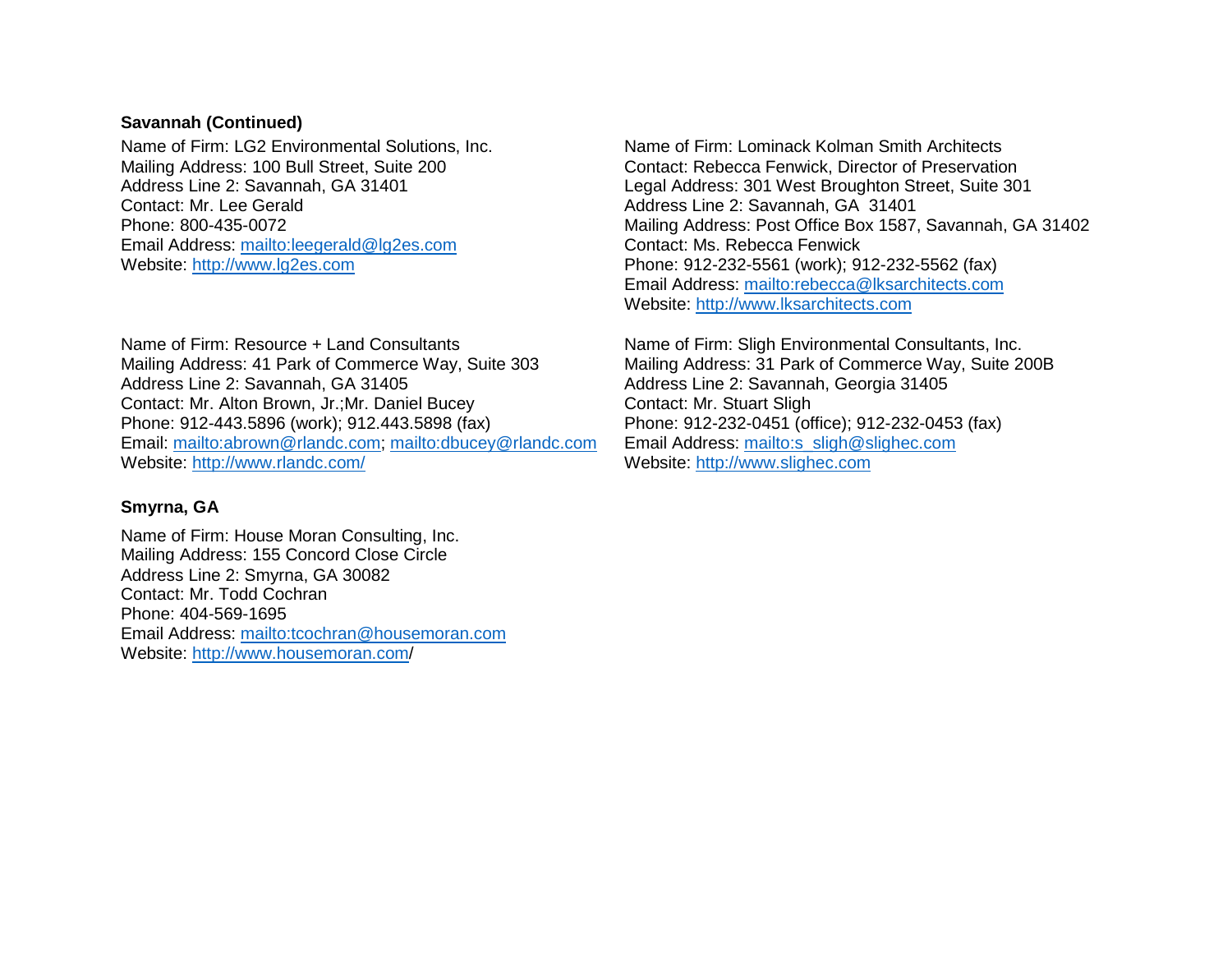### **Stateboro, GA**

Name of Firm: Hodges, Harbin, Newberry & Tribble, Inc. Mailing Address: 1211 Merchant Way Suite 302 Address Line 2: Statesboro, GA 30458 Contact: Brant Lane Phone: 912-298-0230 Email Address:<mailto:blane@hhnt.com> Website: [http://www.hhnt.com](http://www.hhnt.com/)

### **Stone Mountain, GA**

Name of Firm: LG2 Environmental Solutions, Inc Mailing Address: 5314 Pounds Drive North Address Line 2: Stone Mountain, GA 30087 Contact: Not provided Phone: 800-435-0072 Email Address: Not provided Website: [http://www.lg2es.com](http://www.lg2es.com/)

## **Suwanee, GA**

Name of Firm: CPL Mailing Address: 3011 Sutton Gate Drive, Suite 130 Address Line 2: Suwanee, GA 30024 Contact: Mr. Bryon G. McCarley Phone: 706-714-7044 Email Address: [bmccarley@CPLteam.com](mailto:bmccarley@CPLteam.com) Website: [CPLTeam.com](http://www.cplteam.com/)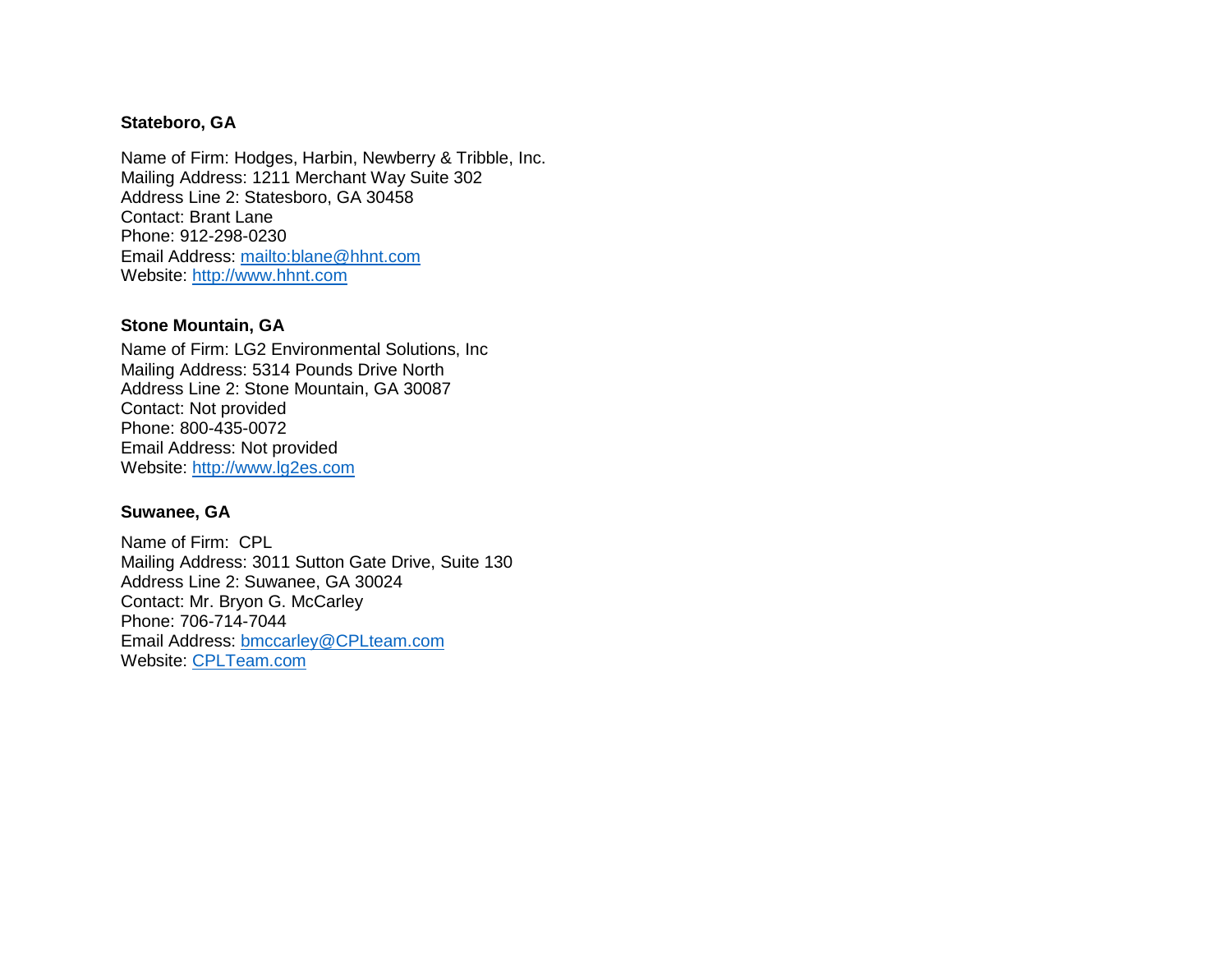### **Tifton, GA**

Name of Firm: Red Oak Environmental Mailing Address: PO Box 7101 Address Line 2: Tifton, GA 31793 Contact: Mr. Patrick Davies Phone: 229-848-1234 Email address:<mailto:pdavies.redoak@gmail.com> Website: Not provided

## **Watkinsville, GA**

Name of Firm: Blueway Mailing Address: 1551 Jennings Mill Road, Suite 1800-B Address Line 2: Watkinsville, GA 30677 Contact: Mr. Trey Evans Phone: 404-308-0662 Email Address:<mailto:trey@mitigationcredits.com> Website: [http://www.mitigationcredits.com](http://www.mitigationcredits.com/)

### **Waycross, GA**

Name of Firm: Not provided Mailing Address: 109 Hebard Avenue Address Line 2: Waycross , Georgia 31501 Contact: Mr. Allen Rigdon Phone: 912-281-0159 Email Address:<mailto:allenrigdon@gmail.com> Website: Not provided

Name of Firm: Carter Engineering Consultants, Inc Mailing Address: 3651 Mars Hill Road, Suite 2000 Address Line 2: Watkinsville, GA 30677 Contact: Mr. Brian Kimsey Phone: 770-725-1200 Email:<mailto:brian@carterengineering.net> Website: [http://www.carterengineering.net](http://www.carterengineering.net/)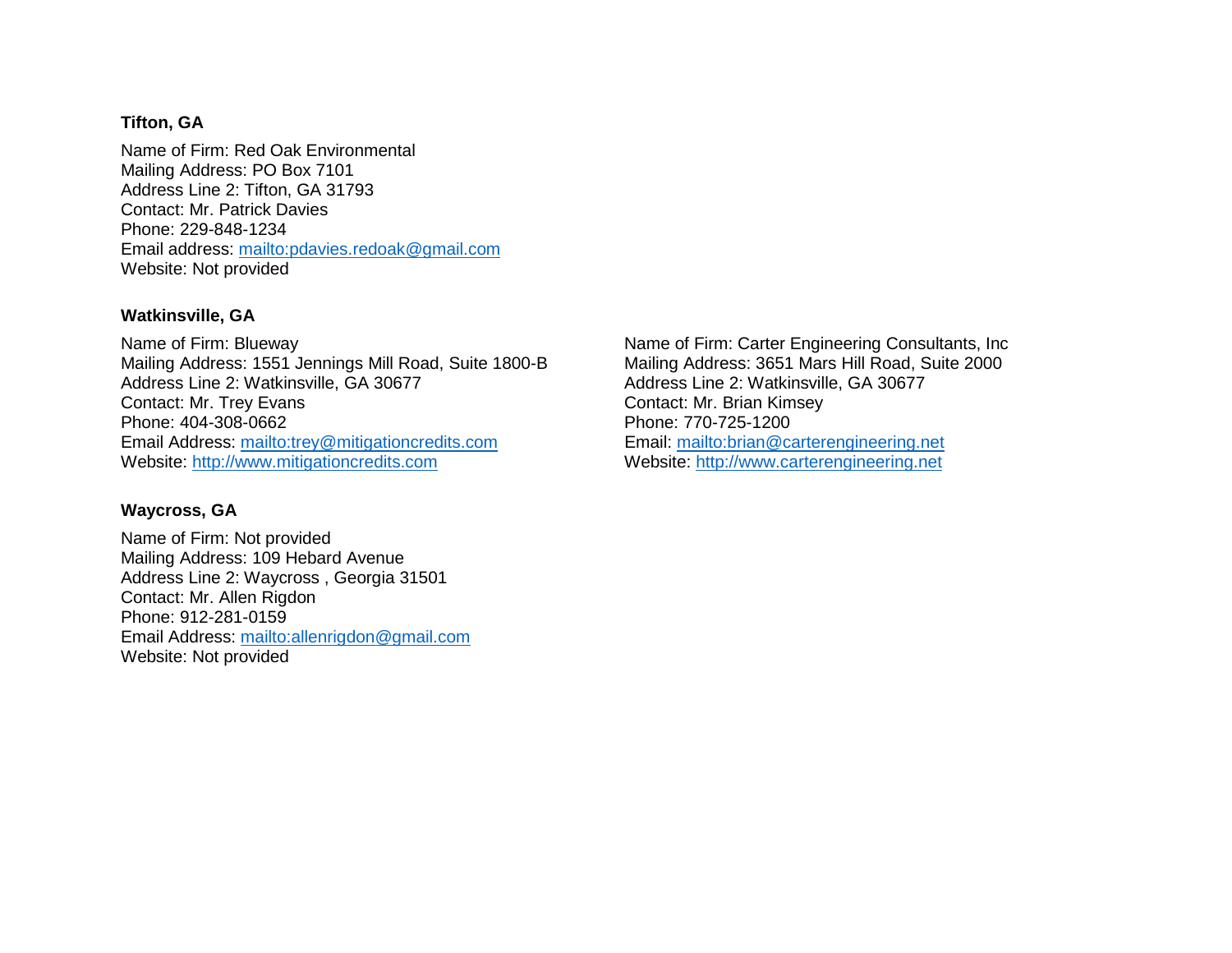### **Woodstock, GA**

Name of Firm: Corblu Ecology Group, LLC Mailing Address: 3225 South Cherokee Lane, Bldg. 800 Address Line 2: Woodstock, GA 30188 Contact: Mr. Neil Blackman Phone: 770-591-9990 Email Address:<mailto:nblackman@corblu.com> Website:<http://corblu.com/>

### **Auburn, AL**

Name of Firm: Wildland Services, LLC Mailing Address: P.O. Box 469 Address Line 2: Auburn, AL 36831 Contact: Mr. William Neighbors Phone: 334-391-2005 Email Address:<mailto:will@wildland-services.com> Website: [http://www.wildland-services.com](http://www.wildland-services.com/)

## **Birmingham, AL**

Name of Firm: Goodwyn, Mills, and Cawood, Inc. (GMC) Mailing Address: 2701 1st Avenue South, Suite 100 Address Line 2: Birmingham, AL 35233 Contact: Mr. Stuart Blackwell Phone: 205-879-4462 Email:<mailto:Stuart.Blackwell@gmcnetwork.com> Website:<http://www.gmcnetwork.com/>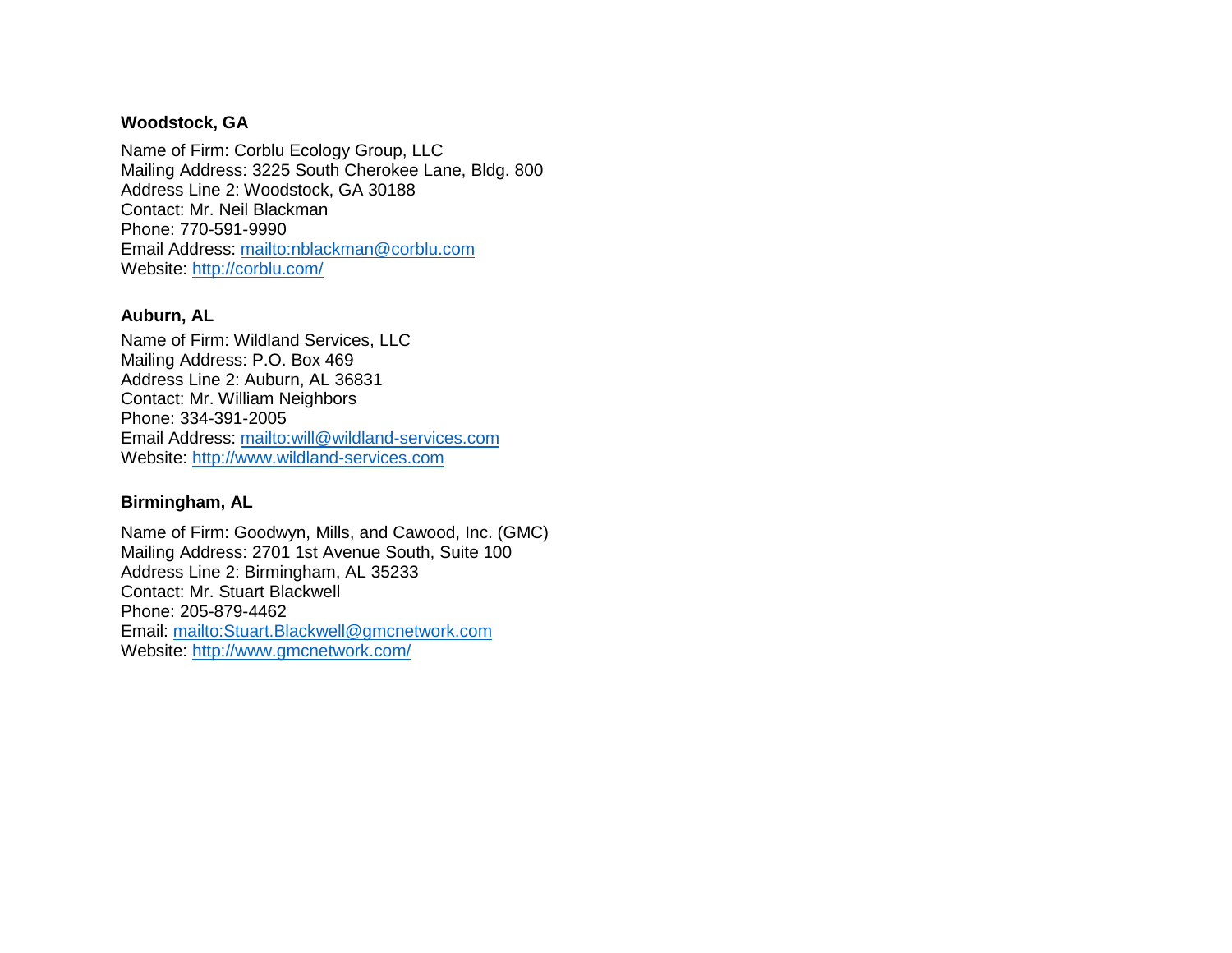#### **Mobile, AL**

Name of Firm: Aerostar SES LLC Mailing Address: 820 S. University Boulevard Suite 3H Address Line 2: Mobile, Alabama 36609 Contact: Ms. Angela M. Rangel Phone: 251-432-2664 (Office); 251-680-4332 (Mobile) Email Address: arangel@aerostar.net Website: [http://www.ses-grp.com](http://www.ses-grp.com/)

### **Montgomery, AL**

Name of Firm: Goodwyn, Mills, and Cawood, Inc. (GMC) Mailing Address: 2660 EastChase Lane, Suite 200 Address Line 2: Montgomery, AL 36117 Contact: Mr. Rob Carlton Phone: 334-271-3200 Email:<mailto:Rob.Carlton@gmcnetwork.com> Website:<http://www.gmcnetwork.com/>

Name of Firm: TTL (Part 2) Mailing Address: 2743B Gunter Park Drive West Address Line 2: Montgomery, AL 36109 Contact: Ms. Cindy House-Pearson Phone: 334-244-0766 Email Address:<mailto:chpearson@ttlusa.com> Website:<http://www.ttlusa.com/>

## **Boynton Beach, FL**

Name of Firm: Earthology LLC Mailing Address: 3611 High Ridge Way, # 306 Address Line 2: Boynton Beach, Florida 33426 Phone: 561-315-1085 Point of Contact: M. Raj Kamthe Email Address:<mailto:Raj.kamthe@earthology.info> Website: [http://www.earthology.info](http://www.earthology.info/)

Name of Firm: Goodwyn, Mills, and Cawood, Inc. (GMC) Mailing Address: 11 North Water Street, Suite 15250 Address Line 2: Mobile, AL 36602 Contact: Ms. Melissa Mehaffey Phone: 251-460-4006 Email Address: [Melissa.Mehaffey@gmcnetwork.com](mailto:Melissa.Mehaffey@gmcnetwork.com) Website:<http://www.gmcnetwork.com/>

Name of Firm: TTL (Part 1) Mailing Address: 2743B Gunter Park Drive West Address Line 2: Montgomery, AL 36109 Contact: Mr. Christopher Terrell Phone: 334-244-0766 Email Address:<mailto:cterrell@ttlusa.com> Website:<http://www.ttlusa.com/>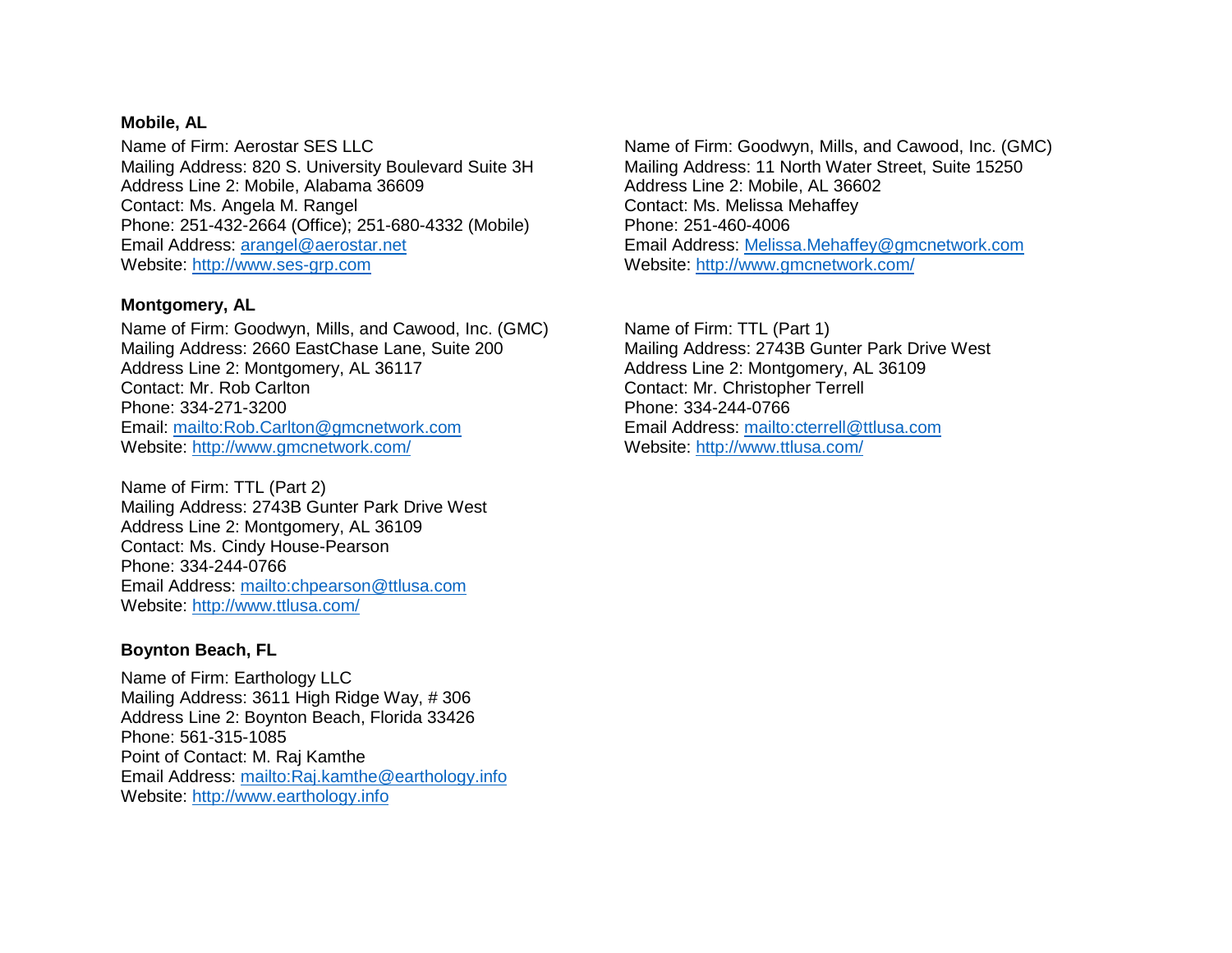#### **Jacksonville, FL**

Name of Firm: Environmental Resource Solutions Mailing Address: 8711 Perimeter Park Boulevard, Suite 1 Address Line 2: Jacksonville, Florida 32216 Point of contact: Mr. Jon Summerfield Phone: 904-285-1397 (office); 904-285-1929 (fax) Email Address:<mailto:JSummerfield@ersenvironmental.com> Website:<http://www.ersenvironmental.com/>

Name of Firm: LG2 Environmental Solutions, Inc. Mailing Address: 10475 Fortune Parkway, Suite 201 Address Line 2: Jacksonville, FL 32256 Contact: Mr. Paul Maggioni Phone: 800-435-0072 Email Address:<mailto:leegerald@lg2es.com> Website: [http://www.lg2es.com](http://www.lg2es.com/)

**Sarasota, FL**

Name of Firm: ecoGENESIS, LLC Mailing Address: 4152 Independence Court, Suite C7 Address Line 2: Sarasota, FL 34234 Contact: Not provided Phone: 941-351-0300 Email Address:<mailto:pfetterman@ecogenesisllc.com> Website: [http://www.ecogenesisllc.com](http://www.ecogenesisllc.com/)

Name of Firm: Johnson Mirmiran & Thompson (JMT) Mailing Address: 2008 Riverside Ave., Suite 200 Address Line 2: Jacksonville, FL 32204 Contact: Mr. Jason Evert Phone: 904-661-5840 Email Address:<mailto:jevert@jmt.com> Website: Not provided

Name of Firm: Stantec Consulting Services Inc. Mailing Address: 6900 Professional Parkway East Address Line 2: Sarasota, FL 34240 Contact: Ms. Jennifer Brunty Phone: 941-907-6900 Email Address:<mailto:Jennifer.Brunty@stantec.com> Website: Stantec.com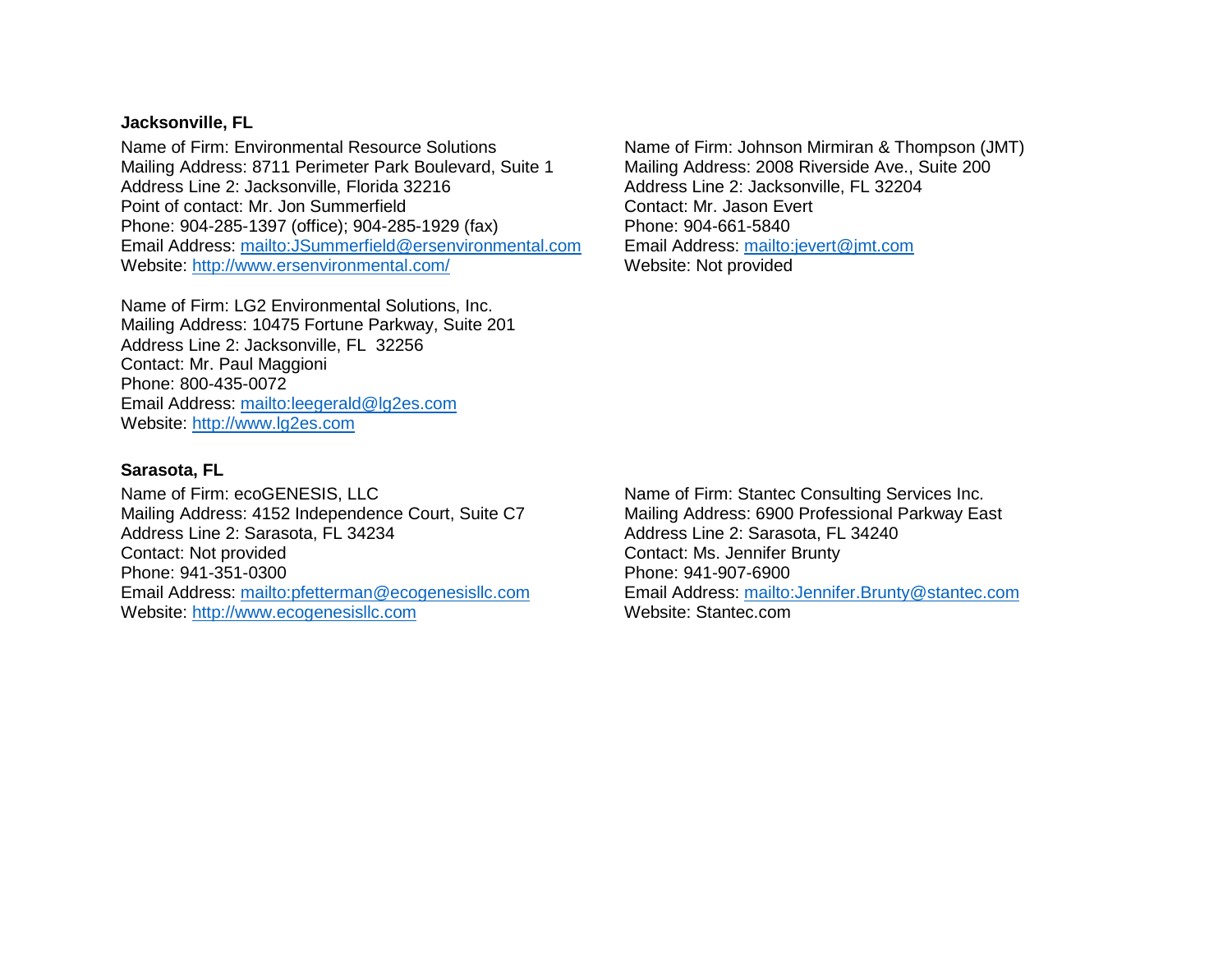#### **Tallahassee, FL**

Name of Firm: FELSI Mailing address: 221-4 Delta Court Address Line 2: Tallahassee, FL 32303 Contact: Not provided Phone: 850-385-6255 (office); 850-385-6355 (fax) Email Address:<mailto:elvapeppers@felsi.org> Website: [http://www.felsi.net](http://www.felsi.net/)

#### **Asheville, NC**

Name of Firm: Alpha Environmental Mailing Address: P.O. Box 2155 Address Line 2: Asheville, NC 28802 Contact: Not provided Phone: 828-398-2040 Email Address:<mailto:admin@alphaenviron.com> Website: [http://www.alphaenviron.com](http://www.alphaenviron.com/)

### **Kernersville, NC**

Name of Firm: Pilot Environmental Mailing Address: PO Box 128 Address Line 2: Kernersville, NC 27285 Contact: Not provided Phone: 336-708-4997 Email Address:<mailto:bluckey@pilotenviro.com> Website: [http://www.pilotenviro.com](http://www.pilotenviro.com/)

#### **Raleigh, NC**

Name of Firm: Hazen and Sawyer Mailing Address: 4011 WestChase Boulevard, Suite 500 Address Line 2: Raleigh, NC 27607 Contact: Ms. Linda Diebolt Phone: 919-863-9256 Email Address:<mailto:ldiebolt@hazenandsawyer.com> Website: [http://www.hazenandsawyer.com](http://www.hazenandsawyer.com/)

Name of Firm: Walden Creek Environmental, LLC Mailing Address: P. O. Box 18284 Address Line 2: Asheville, NC 28814 Contact: Not provided Phone: 828-552-4034 Email Address:<mailto:email@waldencreekenvironmental.com> Website: [http://www.waldencreekenvironmental.com](http://www.waldencreekenvironmental.com/)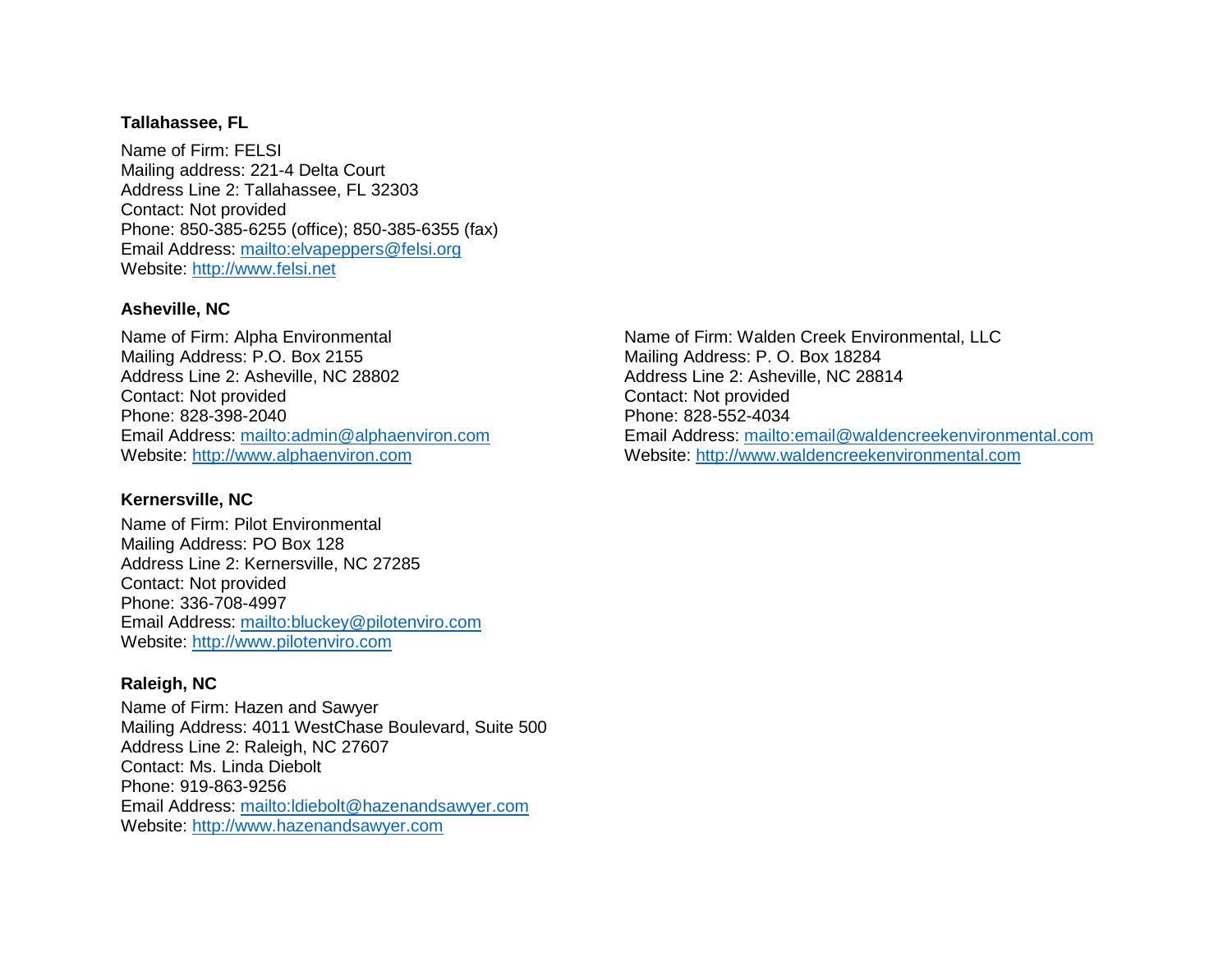#### **San German, PR**

Name of Firm: Not provided Mailing Address: HC 01 Box 9070 Address Line 2: San German, PR 00683 Contact: Maria de los A. Sanchez Phone: 787-662-3211 Email Address:<mailto:mariadelosasanchez1@gmail.com> Website: Not provided **Anderson, SC**

Name of Firm: Cushman Consulting Group, LLC Mailing Address: 301 Crayton Street, Suite 100 Address Line 2: Anderson, SC 29621 Contact: Mr. Laary Cushman Phone: 864-556-0235 Email Address:<mailto:info@cushman-consulting.com> Website: http://www.cushman-consulting.com

### **Columbia, SC**

Name of Firm: Research Planning, Inc. Mailing Address: 1121 Park Street, Address Line 2: Columbia SC 29201 Contact: Ms. Jacqui Michel Phone: 803-256-7322 Email Address:<mailto:jmichel@researchplanning.com> Website: [http://www.researchplanning.com](http://www.researchplanning.com/)

#### **Greenville, SC**

Name of Firm: Goodwyn, Mills, and Cawood, Inc. (GMC) Mailing Address: 101 East Washington Street, Suite 200 Address Line 2: Greenville, SC 29601 Contact: Mr. Gary Brown Phone: 864-527-0460 Email Address:<mailto:Gary.Brown@gmcnetwork.com> Website:<http://www.gmcnetwork.com/>

Name of Firm: S&ME, Inc. Mailing Address: 134 Suber Road Address Line 2: Columbia, SC 29210 Contact: M. Chris Davies Phone: 803-561-9024 Email Address:<mailto:cdaves@smeinc.com> Webiste: [http://www.smeinc.com](http://www.smeinc.com/)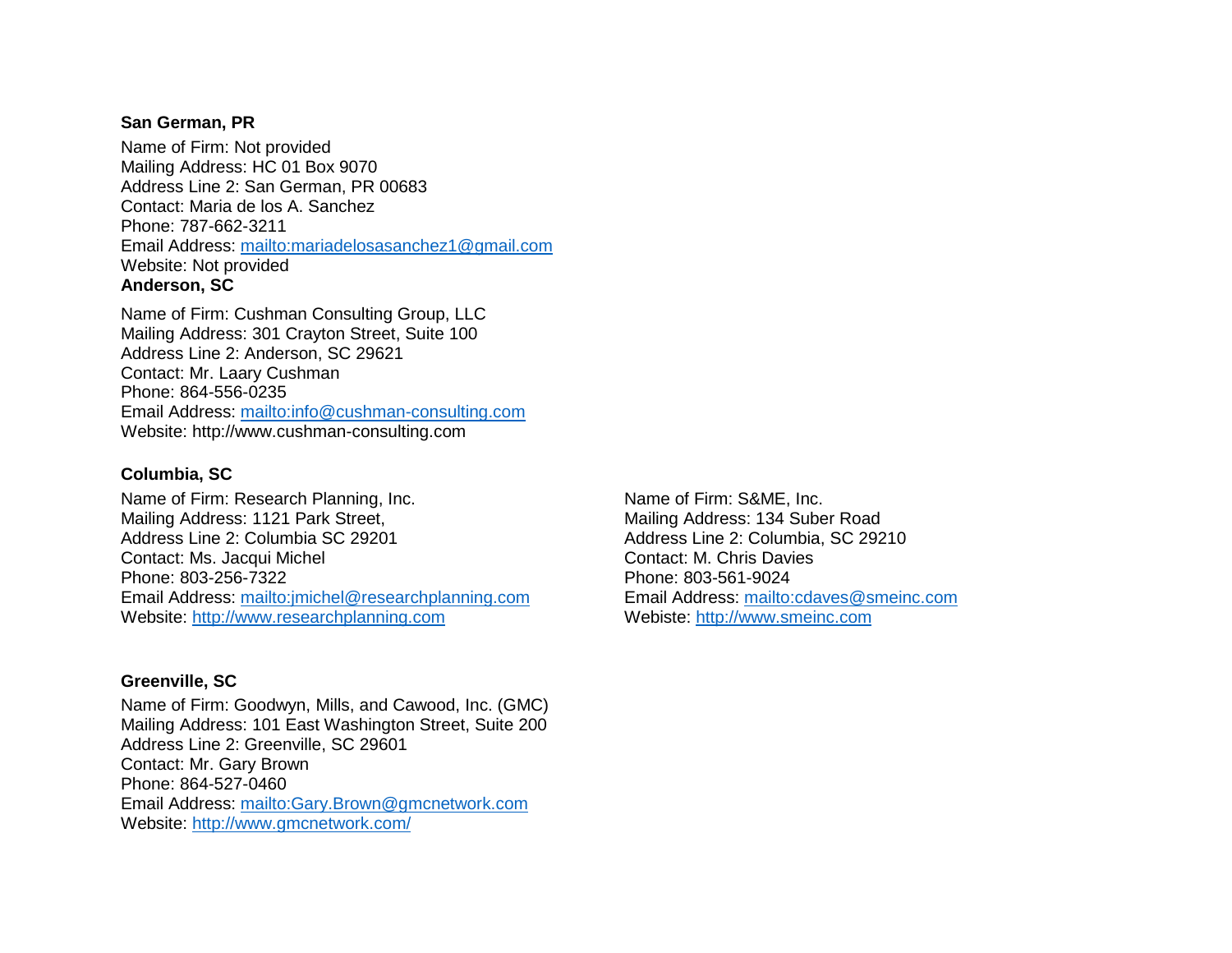### **Mount Pleasant, SC**

Name of Firm: Johnson Mirmiran & Thompson (JMT) Mailing Address: 952 Houston Northcutt Blvd, Suite 100 Address Line 2: Mt. Pleasant, SC 29464 Contact: Mr. Jason Evert Phone: 843-556-2624 (office); 843-556-4329 (fax) Email Address:<mailto:jevert@jmt.com> Website: Not provided

## **North Charleston, SC**

Name of Firm: Terracon Mailing Address: 1450 Fifth Street West Address Line 2: North Charleston, South Carolina, 29405 Contact: Mr. Andy Ruocco Phone: 843-200-8949 Email Address:<mailto:Andy.Ruocco@terracon.com> Website:<https://www.terracon.com/offices/charleston-sc/>

## **Chattanooga, TN**

Name: CTI Engineers, Inc. Mailing Address: 1122 Riverfront Parkway Address Line 2: Chattanooga, TN 37402 Contact: Mr. Philip R. Schofield Phone: 423-267-7613 Email Address Name: [pschofield@ctiengr.com](mailto:pschofield@ctiengr.com) Website: [http://www.ctiengr.com](http://www.ctiengr.com/)

## **Nashville, TN**

Name of Firm: Goodwyn, Mills, and Cawood, Inc. (GMC) Mailing Address: 3310 West End Avenue, Suite 420 Address Line 2: Nashville, TN 37203 Contact: Mr. Wesley Caputo Phone:615-333-7200 Email Address: [Wesley.Caputo@gmcnetwork.com](mailto:Wesley.Caputo@gmcnetwork.com) Website:<http://www.gmcnetwork.com/>